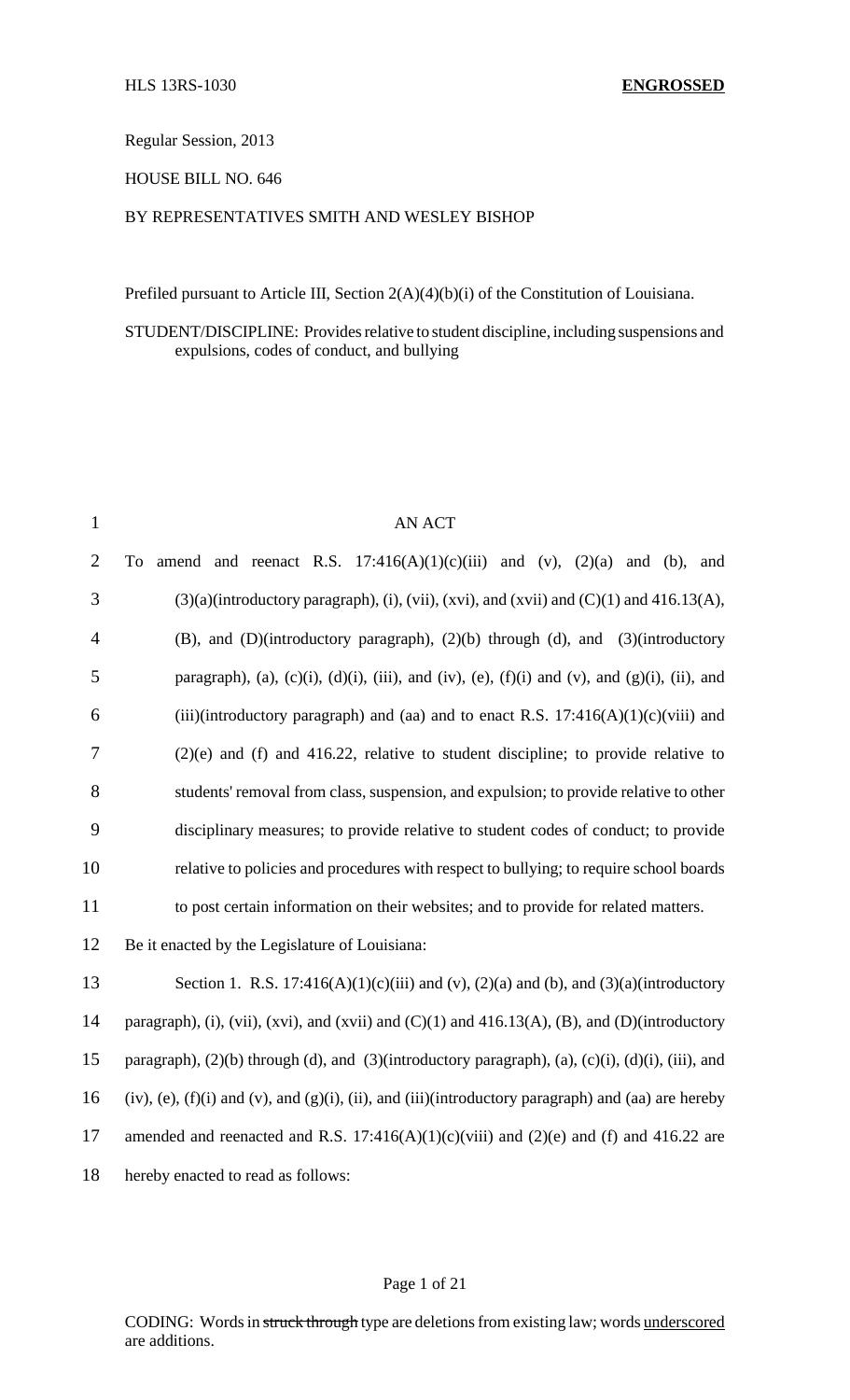| $\mathbf{1}$   | §416. Discipline of students; suspension; expulsion                                            |
|----------------|------------------------------------------------------------------------------------------------|
| $\overline{2}$ | A(1)                                                                                           |
| 3              | $\ast$<br>$\ast$<br>$\ast$                                                                     |
| $\overline{4}$ | (c)                                                                                            |
| 5              | $\ast$<br>$\ast$<br>∗                                                                          |
| 6              | (iii) A pupil in kindergarten through grade six five removed from a class                      |
| 7              | pursuant to this Subparagraph shall not be permitted to return to the class for at least       |
| 8              | thirty minutes unless agreed to by the teacher initiating the disciplinary action. $\mathbf A$ |
| 9              | pupil in grades seven through twelve removed from a class pursuant to this                     |
| 10             | Subparagraph shall not be permitted to return to the class during the same class               |
| 11             | period unless agreed to by the teacher initiating the disciplinary action. Additionally,       |
| 12             | the pupil shall not be readmitted to the class until the principal has implemented one         |
| 13             | of the following disciplinary measures:                                                        |
| 14             | (aa) In-school suspension Requiring the completion of all assigned school                      |
| 15             | and homework which would have been assigned and completed by the student during                |
| 16             | the period of discipline. The school shall supply assigned school and homework to              |
| 17             | the student.                                                                                   |
| 18             | Detention Restorative practices using a school-wide approach of<br>(bb)                        |
| 19             | informal and formal techniques to build a sense of school community and manage                 |
| 20             | conflict by repairing harm and restoring positive relationships.                               |
| 21             | (cc) Suspension Reflective activities, such as requiring the student to write                  |
| 22             | an essay about the student's misbehavior.                                                      |
| 23             | (dd) Initiation of expulsion hearings Participation in skills building and                     |
| 24             | resolution activities, such as social-emotional cognitive skills building, resolution          |
| 25             | circles, and restorative conferencing.                                                         |
| 26             | (ee) Assignment to an alternative school Loss of privileges.                                   |
| 27             | (ff) Requiring the completion of all assigned school and homework which                        |
| 28             | would have been assigned and completed by the student during the period of                     |
| 29             | suspension Referral to school counselor or social worker.                                      |

# Page 2 of 21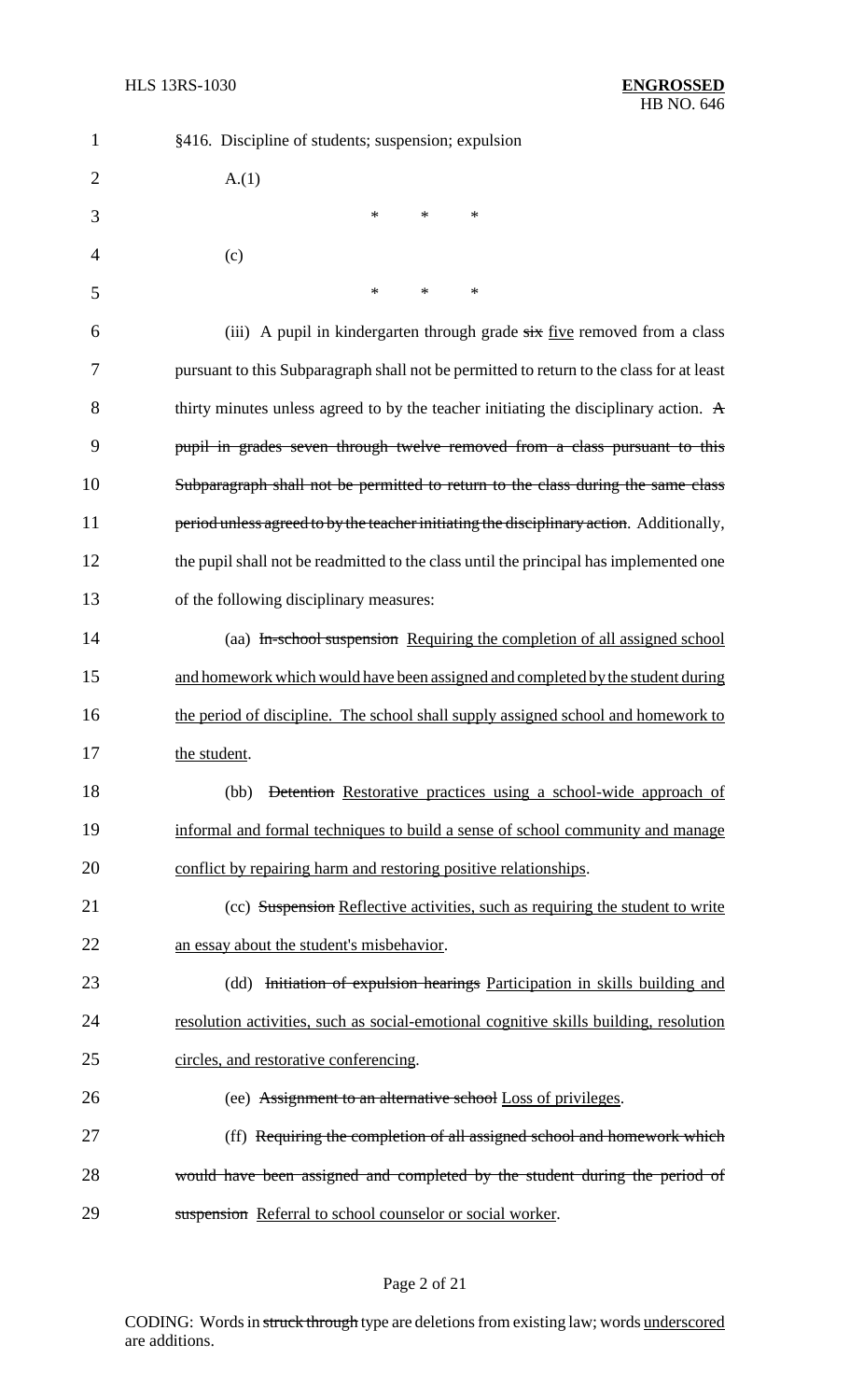| $\mathbf{1}$   | (gg) Any other disciplinary measure authorized by the principal with the                 |
|----------------|------------------------------------------------------------------------------------------|
| $\overline{2}$ | concurrence of the teacher or the building level committee pursuant to law and board     |
| 3              | policy Referral to outside intervention.                                                 |
| $\overline{4}$ | (hh) In-school detention or suspension, which may take place during lunch                |
| 5              | time, after school, or on the weekends.                                                  |
| 6              | Any other disciplinary measure authorized by the principal with the<br>(ii)              |
| 7              | concurrence of the teacher or the building level committee pursuant to state law and     |
| 8              | school board policy. To ensure equitability in applying sanctions, measures shall be     |
| 9              | applied on a graduated basis determined by the nature of the offense, the disciplinary   |
| 10             | history of the student, and the age and development status of the student.               |
| 11             | $\ast$<br>*<br>$\ast$                                                                    |
| 12             | Upon the third removal from the same classroom pursuant to this<br>(v)                   |
| 13             | Subparagraph, the teacher and the principal shall discuss the disruptive behavior        |
| 14             | patterns of the pupil and the potentially appropriate disciplinary measure before the    |
| 15             | principal implements a disciplinary measure. If appropriate, a referral of the matter    |
| 16             | may be made to an appropriate building level committee. In addition, a conference        |
| 17             | between the teacher or other appropriate school employee and the pupil's parent,         |
| 18             | tutor, or legal guardian shall be required prior to the pupil being readmitted.          |
| 19             | *<br>*<br>∗                                                                              |
| 20             | (viii) A pupil in grades six through twelve removed from a class pursuant to             |
| 21             | this Subparagraph shall not be permitted to return to the class during the same class    |
| 22             | period unless agreed to by the teacher initiating the disciplinary action. Additionally, |
| 23             | as appropriate, the student may be subject to one of the following disciplinary          |
| 24             | measures:                                                                                |
| 25             | (aa) Requiring the completion of all assigned school and homework which                  |
| 26             | would have been assigned and completed by the student during the period of               |
| 27             | discipline. The school shall supply assigned school and homework to the student.         |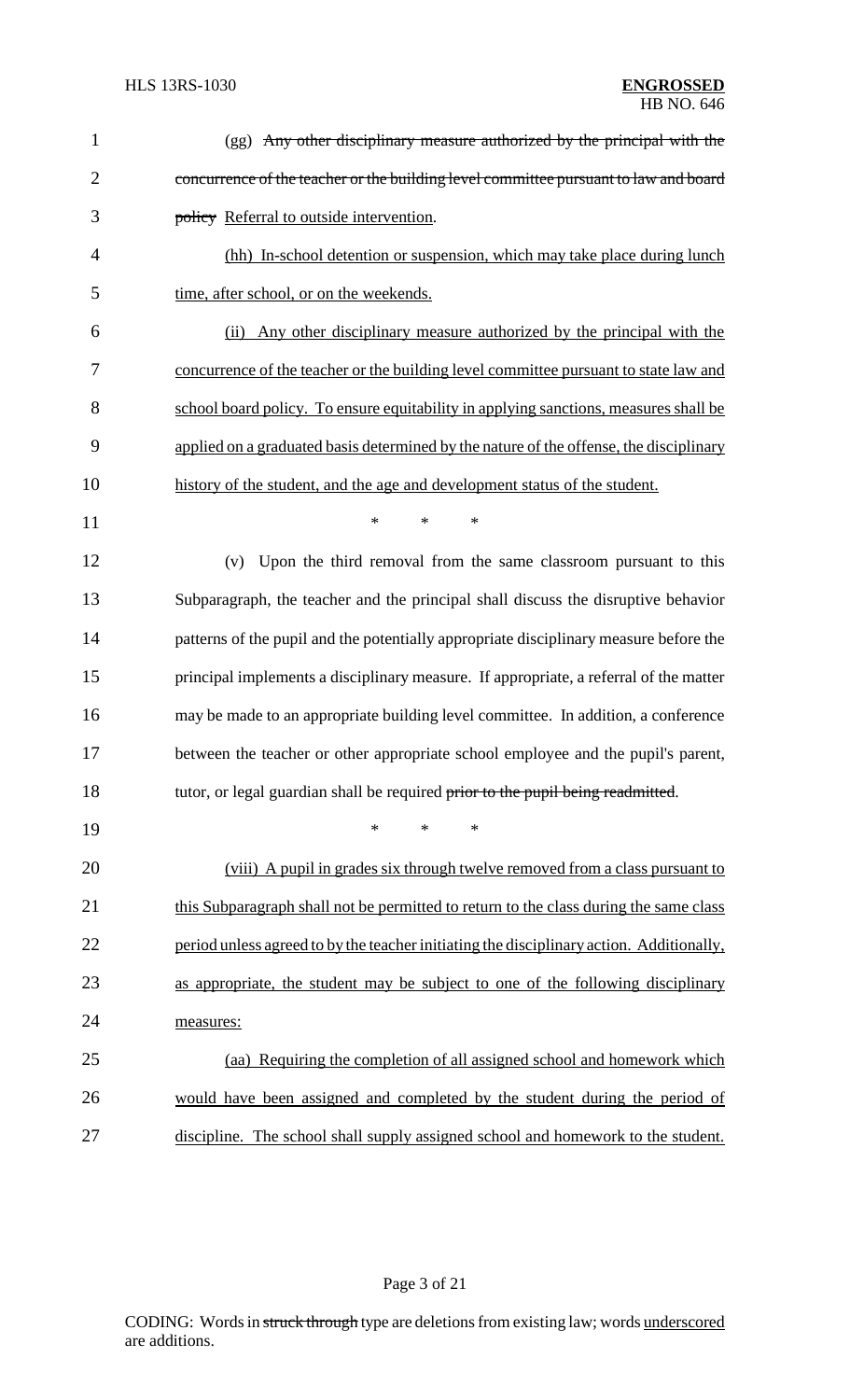| $\mathbf{1}$   | (bb) Restorative practices using a school-wide approach of informal and              |
|----------------|--------------------------------------------------------------------------------------|
| $\overline{2}$ | formal techniques to build a sense of school community and manage conflict by        |
| 3              | repairing harm and restoring positive relationships.                                 |
| $\overline{4}$ | (cc) Reflective activities, such as requiring the student to write an essay          |
| 5              | about the student's misbehavior.                                                     |
| 6              | Participation in skills building and resolution activities, such as<br>(dd)          |
| 7              | social-emotional cognitive skills building, resolution circles, and restorative      |
| 8              | conferencing.                                                                        |
| 9              | (ee) Loss of privileges.                                                             |
| 10             | (ff) Referral to school counselor or social worker.                                  |
| 11             | (gg) Referral to outside intervention.                                               |
| 12             | (hh) In-school detention or suspension, which may take place during lunch            |
| 13             | time, after school, or on the weekends.                                              |
| 14             | (ii) Only upon exhausting all options to keep students in the classroom,             |
| 15             | initiation of expulsion hearings can be used as a last resort.                       |
| 16             | Any other disciplinary measure authorized by the principal with the<br>(ii)          |
| 17             | concurrence of the teacher or the building level committee pursuant to law and board |
| 18             | policy. To ensure equitability in applying sanctions, measures shall be applied on a |
| 19             | graduated basis determined by the nature of the offense, the disciplinary history of |
| 20             | the student, and the age and development status of the student.                      |
| 21             | (2) As used in this Section:                                                         |
| 22             | "In-school suspension" means removing a pupil from his normal<br>(a)(i)              |
| 23             | classroom setting but maintaining him under supervision within the school. Pupils    |
| 24             | Any pupil participating in an in-school suspension may receive credit for work       |
| 25             | performed during the in-school suspension. However, any pupil who fails to comply    |
| 26             | fully with the rules for in-school suspension shall may be subject to immediate      |
| 27             | suspension.                                                                          |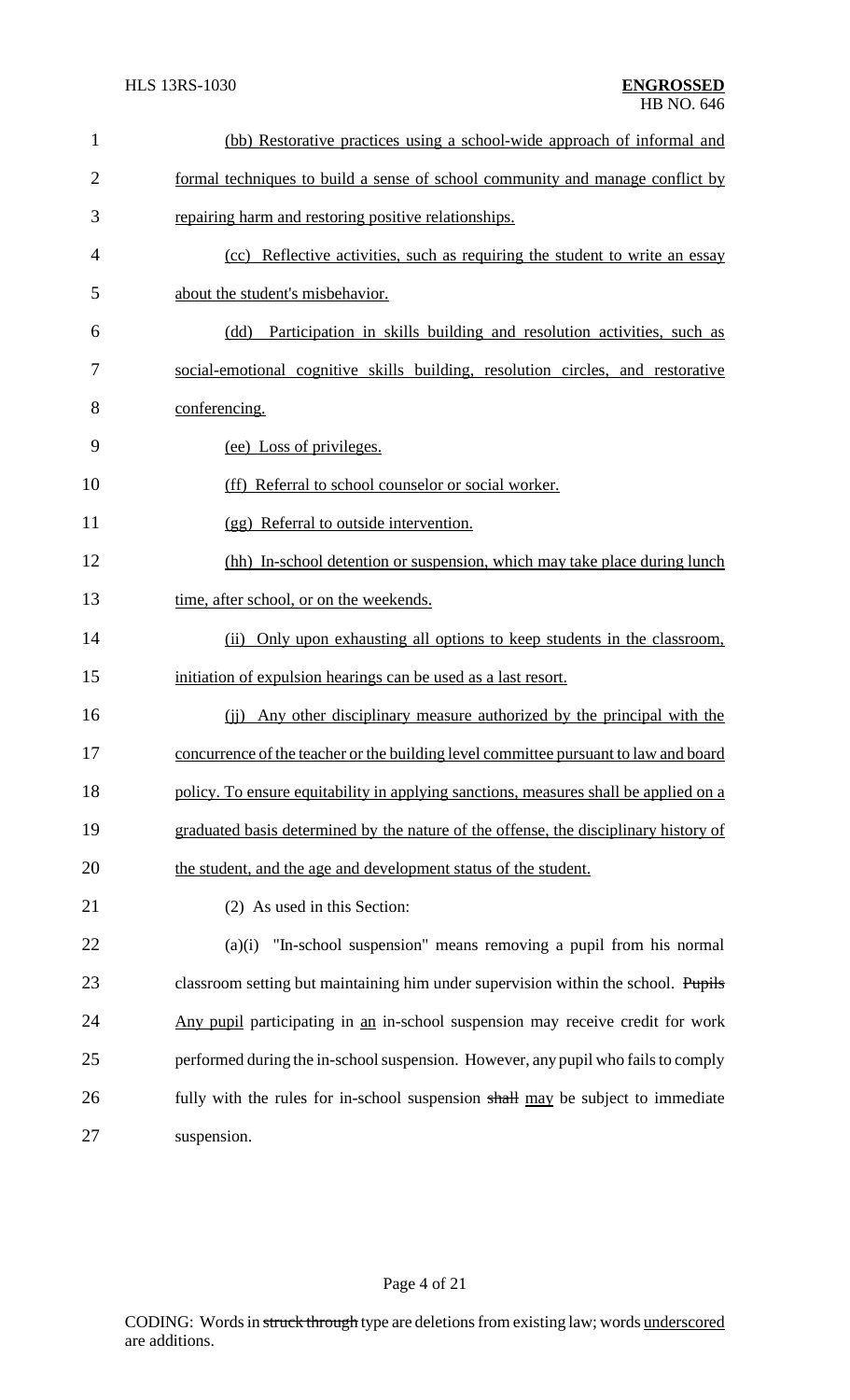| $\mathbf{1}$   | (ii) Each city, and parish, and other local public school board shall adopt             |
|----------------|-----------------------------------------------------------------------------------------|
| $\overline{2}$ | rules regarding the implementation of in-school suspension by no later than January     |
| 3              | 1,1995.                                                                                 |
| $\overline{4}$ | (b)(i) "Detention" means activities, assignments, any activity, assignment,             |
| 5              | or work held before the normal school day, after the normal school day, or on           |
| 6              | weekends.                                                                               |
| 7              | (ii) Failure or refusal by a pupil to participate in the assigned detention shall       |
| 8              | may subject the pupil to immediate suspension.                                          |
| 9              | Assignments, activities, or work which may be assigned during<br>(iii)                  |
| 10             | detention include but are shall not be limited to counseling, homework assignments,     |
| 11             | behavior modification programs, or other activities aimed at improving the self-        |
| 12             | esteem of the pupil.                                                                    |
| 13             | (iv) Each city, and parish, and other local public school board shall adopt             |
| 14             | rules regarding the implementation of detention by no later than January 1, 1995.       |
| 15             | *<br>$\ast$<br>∗                                                                        |
| 16             | (e) "Restorative practice" means an approach that emphasizes repairing harm             |
| 17             | and giving equal attention to community safety, the harmed party's needs, and           |
| 18             | accountability and growth for the responsible party. Restorative practices are used     |
| 19             | to build a sense of school community and resolve conflict by reporting harm and         |
| 20             | restoring positive relationships through the use of regular restorative circles where   |
| 21             | students and educators work together to set academic goals and develop core values      |
| 22             | for the classroom community and resolve conflicts.                                      |
| 23             | (f) "Major safety concern" means a concern by the school principal that there           |
| 24             | is a threat to the physical safety of students or school employees based on a student's |
| 25             | possession of dangerous weapons at school, on a school bus, or at a                     |
| 26             | school-sponsored event or on credible threats made by a student to inflict bodily       |
| 27             | harm.                                                                                   |
| 28             | $(3)(a)$ No student shall be suspended from school unless nonexclusionary               |
| 29             | discipline alternatives have been carefully considered, tried, and documented to the    |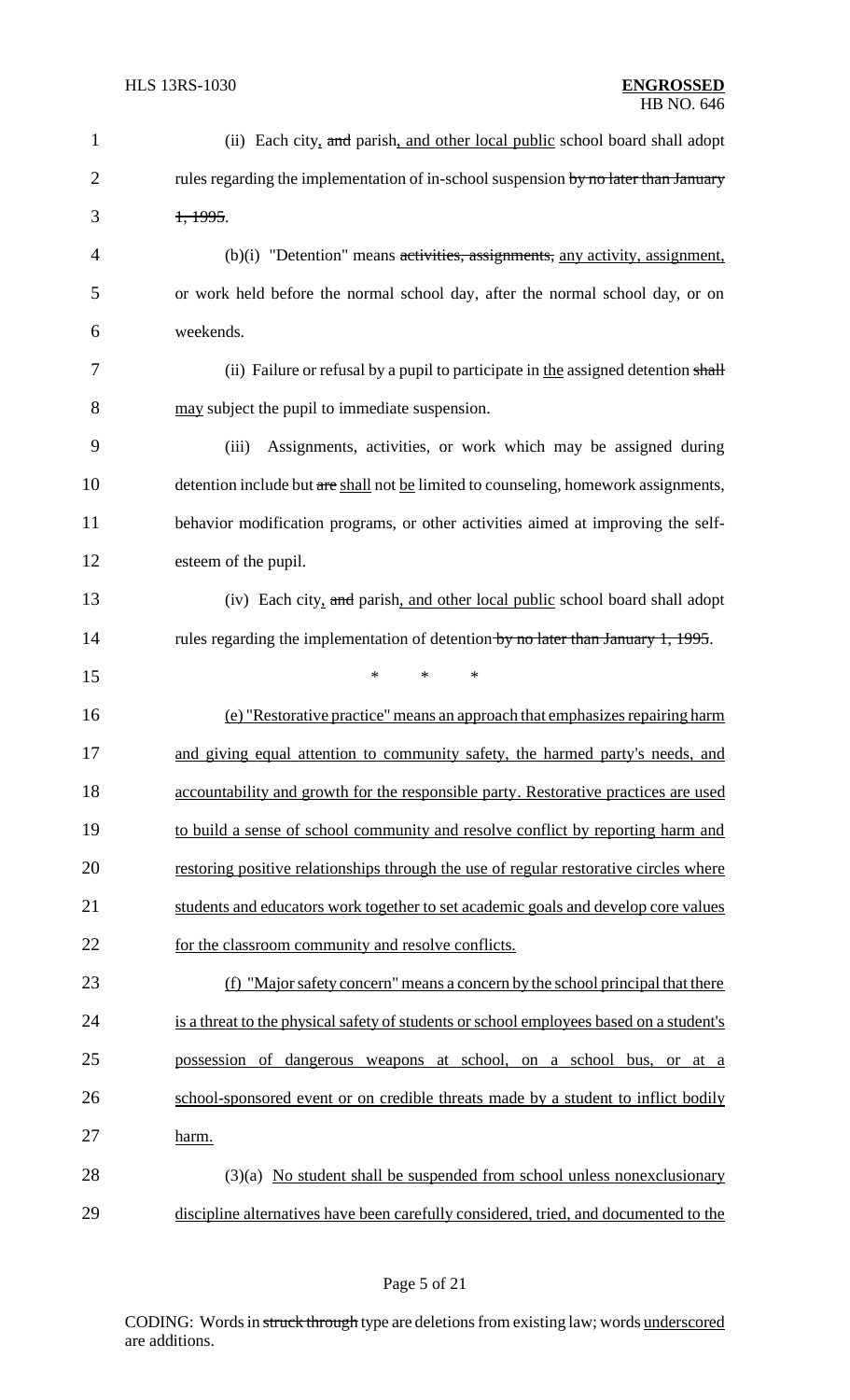| $\mathbf{1}$   | extent reasonable and feasible. Only if after that consideration it is determined that   |
|----------------|------------------------------------------------------------------------------------------|
| $\overline{2}$ | suspension from school is absolutely necessary to protect the safety of the school       |
| 3              | community in response to a major safety concern, and only after considering the full     |
| 4              | impact of the decision to suspend a student on both the student and the community,       |
| 5              | A may a school principal may suspend from school or suspend from riding on any           |
| 6              | school bus any student who:                                                              |
| 7              | (i)(aa) Is guilty of willful disobedience. Willful disobedience means the                |
| 8              | repeated refusal to follow a reasonable request of a teacher, administrator, or other    |
| 9              | school authority figure on campus, on a school bus, or at a school-sponsored event.      |
| 10             | (bb) Not later than August 1, 2013, for implementation beginning with the                |
| 11             | 2013-2014 school year, each city, parish, and other local public school board shall      |
| 12             | develop and adopt rules and guidelines for suspensions warranted by willful              |
| 13             | disobedience. These guidelines shall be developed in consultation with key               |
| 14             | stakeholder groups, including parents and teachers.                                      |
| 15             | *<br>$\ast$<br>*                                                                         |
| 16             | (vii) Disturbs the school and habitually violates any rule, except that no pupil         |
| 17             | shall be suspended in-school or out-of-school or removed from a classroom for a          |
| 18             | school uniform-related violation.                                                        |
| 19             | *<br>$\ast$<br>∗                                                                         |
| 20             | (xvi) Is habitually tardy or absent, except that no pupil shall be suspended             |
| 21             | in-school or out-of-school or removed from the classroom for being habitually tardy      |
| 22             | or absent.                                                                               |
| 23             | (xvii) Has engaged in bullying, except as provided in R.S. 17:416.13.                    |
| 24             | *<br>∗<br>*                                                                              |
| 25             | $C(1)$ Upon the recommendation by a principal for the expulsion of any                   |
| 26             | student as authorized by Subsection B hereof, of this Section, a hearing shall be        |
| 27             | conducted by the superintendent or by any other person designated so to do by the        |
| 28             | superintendent to determine the facts of the case and make a finding of whether $\sigma$ |
| 29             | not the student is guilty of conduct warranting a recommendation of expulsion.           |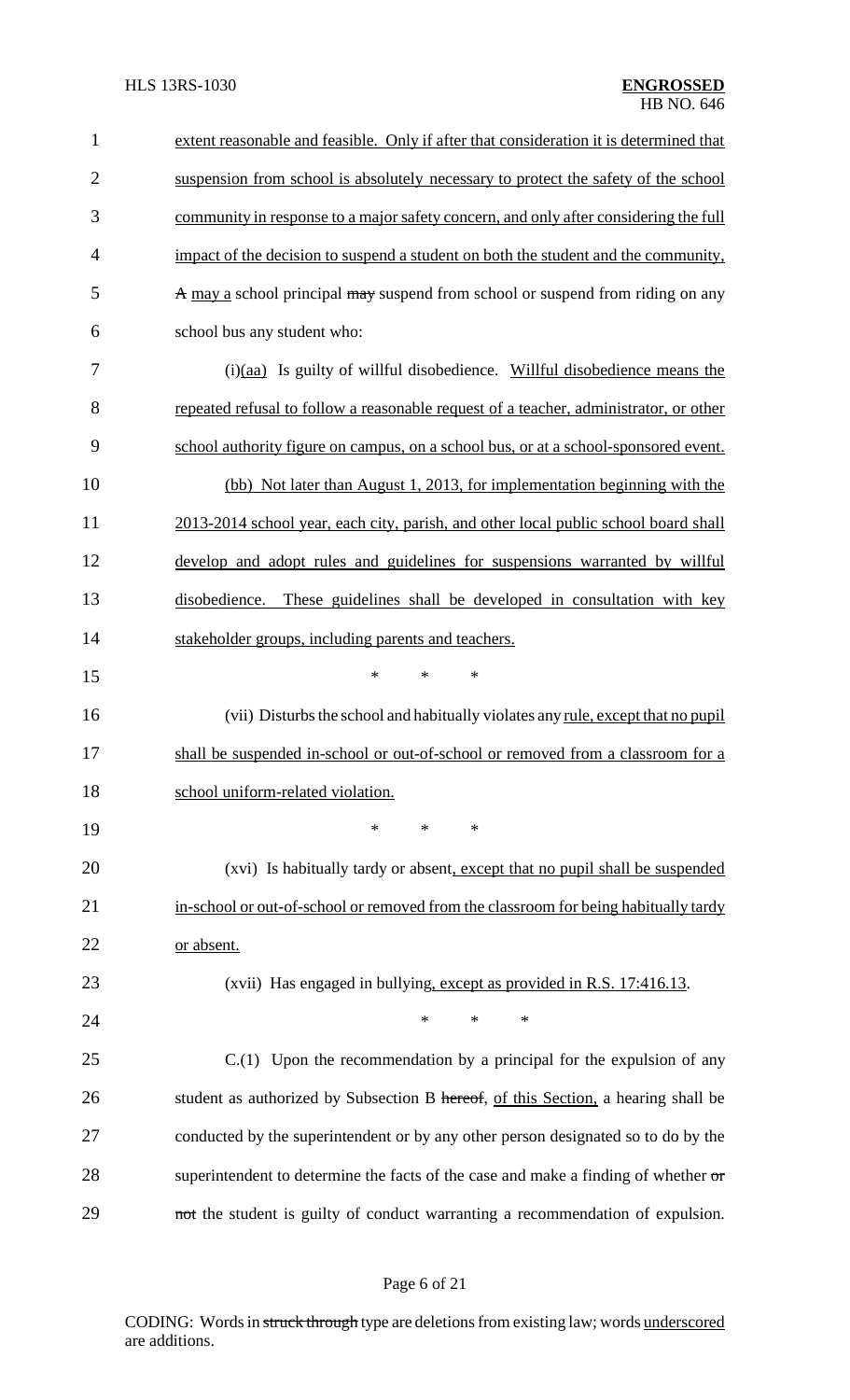| $\mathbf{1}$   | Upon the conclusion of the hearing and upon a finding that the student is guilty of     |
|----------------|-----------------------------------------------------------------------------------------|
| $\overline{2}$ | conduct warranting expulsion, the superintendent, or his designee, shall determine      |
| 3              | whether such the student shall be expelled from the school system or if other           |
| 4              | corrective or disciplinary action shall be taken. At said the hearing the principal or  |
| 5              | teacher concerned may be represented by any person appointed by the                     |
| 6              | superintendent. The concerned teacher shall be permitted to attend such the hearing     |
| 7              | and shall be permitted to present information the teacher believes relevant. Until      |
| 8              | such hearing takes place the principal may require that a student be educated off-      |
| 9              | campus if there is a major safety concern. Until such hearing takes place the student   |
| 10             | shall remain suspended from the school. Every student shall receive such expulsion      |
| 11             | hearing within ten school days of receiving notification of the recommendation for      |
| 12             | expulsion. If a hearing is not conducted within ten school days after the incident, the |
| 13             | student shall return to school and the expulsion shall be denied. At such the hearing   |
| 14             | the student and parent or legal guardian may be represented by any person of his        |
| 15             | their choice.                                                                           |
| 16             | $\ast$<br>$\ast$<br>$\ast$                                                              |
| 17             | §416.13. Student code of conduct; requirement; bullying; prohibition; notice;           |
| 18             | reporting; accountability                                                               |
| 19             | A. Code of Conduct. The legislature finds that every public school student              |
| 20             | in this state has the right to receive his public education in a public school          |
| 21             | educational environment that is reasonably free from substantial intimidation,          |
| 22             | harassment, or harm or threat of harm by another student. The governing authority       |
| 23             | of each public elementary and secondary school shall adopt a student code of            |
| 24             | conduct for the students in the schools under its jurisdiction. The code of conduct     |
| 25             | shall be in compliance with all existing rules, regulations, and policies of the school |
| 26             | board and of the State Board of Elementary and Secondary Education and all state        |
| 27             | laws relative to student discipline and shall include any necessary disciplinary action |
| 28             | to be taken against any student who violates the code of conduct when a violation of    |
|                |                                                                                         |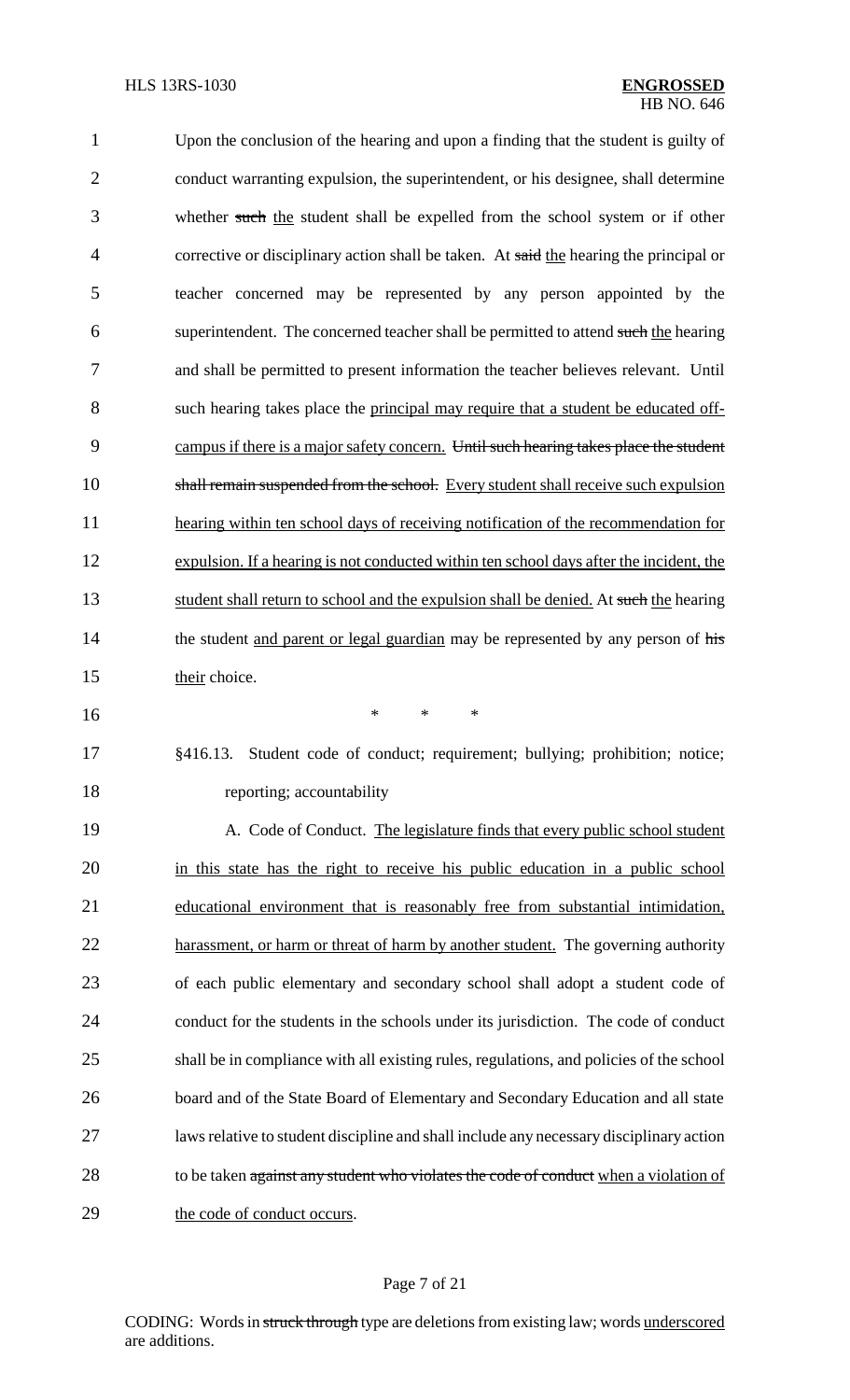| $\mathbf{1}$   | B.(1) Bullying Policy. The governing authority of each public elementary                          |
|----------------|---------------------------------------------------------------------------------------------------|
| $\overline{2}$ | and secondary school shall adopt, and incorporate into the student code of conduct,               |
| 3              | a policy prohibiting the bullying of a student by another student, which includes the             |
| 4              | following definitions and the definition of bullying as provided in Subsection C of               |
| 5              | this Section. This policy must be implemented in a manner that is ongoing                         |
| 6              | throughout the school year and integrated with a school's curriculum, a school's                  |
| 7              | discipline policies, and other violence prevention efforts.                                       |
| 8              | (2) As used in this Section:                                                                      |
| 9              | "Restorative practice" shall have the meaning provided in R.S.<br>(a)                             |
| 10             | $17:416(A)(2)(e)$ .                                                                               |
| 11             | "In-school suspension" shall have the meaning provided in R.S.<br>(b)                             |
| 12             | $17:416(A)(2)(a)(i)$ .                                                                            |
| 13             | (c) "Detention" shall have the meaning provided in R.S. $17:416(A)(2)(b)(i)$ .                    |
| 14             | $\left(\frac{2}{3}\right)$ By not later than January 1, 2013, the The governing authority of each |
| 15             | public elementary and secondary school shall:                                                     |
| 16             | (a) Conduct a review of the student code of conduct required by this Section                      |
| 17             | and amend the code as may be necessary to assure that the policy prohibiting the                  |
| 18             | bullying of a student by another student specifically addresses the behavior                      |
| 19             | constituting bullying, the effect the behavior has on others, including bystanders, and           |
| 20             | the disciplinary and criminal consequences, and includes the definition of bullying               |
| 21             | as provided in Subsection C of this Section.                                                      |
| 22             | (b) Create a program to provide a minimum of four hours of training each                          |
| 23             | year for all school employees, including bus drivers, with respect to bullying. Each              |
| 24             | new employee shall receive a minimum of four hours of training in his first year, and             |
| 25             | each employee shall receive a minimum of two hours of training each subsequent                    |
| 26             | year. An employee who is determined by the superintendent not to have direct                      |
| 27             | contact with students may but shall not be required to receive this training. The                 |
| 28             | training shall specifically include the following:                                                |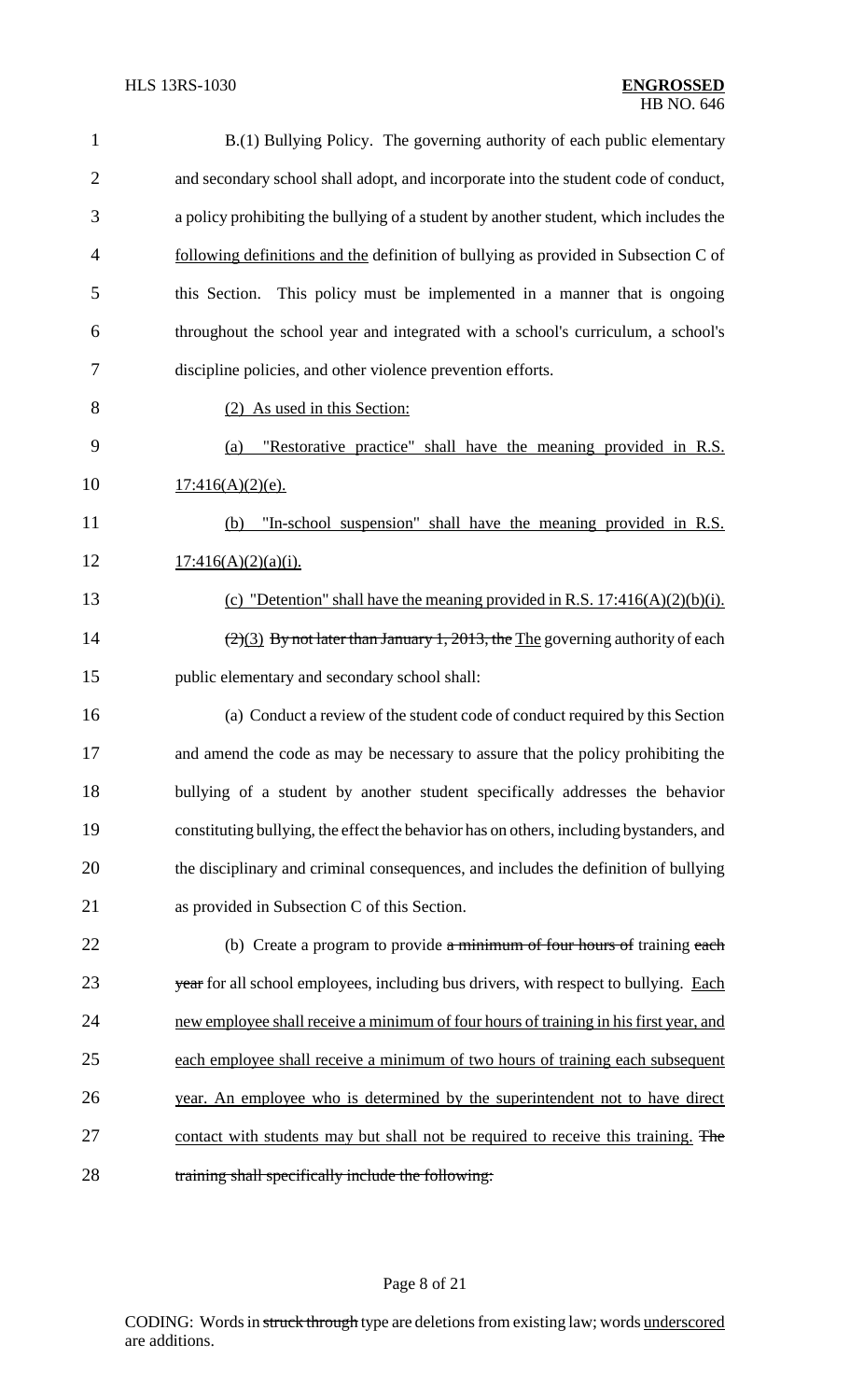| $\mathbf{1}$   | $(i)$ How to recognize the behaviors defined as bullying in Subsection C of                                    |
|----------------|----------------------------------------------------------------------------------------------------------------|
| $\overline{2}$ | this Section.                                                                                                  |
| 3              | The legislature finds that in addition to training, staff members require ongoing                              |
| 4              | professional development to build tools and knowledge needed to prevent, identify,                             |
| 5              | and respond to incidents of bullying. Therefore, the governing authority of each                               |
| 6              | public elementary and secondary school shall ensure that staff has ongoing access                              |
| 7              | to professional development opportunities that include information on:                                         |
| 8              | (i) The specific dynamics of student and bullying interactions at the school.                                  |
| 9              | (ii) Age and developmentally appropriate strategies for identifying,                                           |
| 10             | preventing, and responding constructively to incidents of bullying.                                            |
| 11             | (iii) Specific populations and locations that may be particularly at risk in the                               |
| 12             | school's environment. Prevention strategies target students who are at risk of being                           |
| 13             | a bully or a bullying target and focus on physical spaces that are at risk of being the                        |
| 14             | site of a bullying incident. All staff shall actively seek out students who are at risk                        |
| 15             | of being targets or bullies to probatively remedy incidents of bullying before they                            |
| 16             | occur.                                                                                                         |
| 17             | (iv) Internet safety and cyber bullying issues.                                                                |
| 18             | (v) Components and delivery of prevention curriculum.                                                          |
| 19             | $\overrightarrow{(ii)}$ (vi) How to identify students at each grade level in the employee's school             |
| 20             | who are most likely to become victims of bullying, while not excluding any student                             |
| 21             | from protection from bullying.                                                                                 |
| 22             | $\overrightarrow{(\text{iii})(\text{vii})}$ How to use appropriate intervention and remediation techniques and |
| 23             | procedures.                                                                                                    |
| 24             | $(\mathbf{iv})(\mathbf{v}$ The procedures by which incidents of bullying are to be reported                    |
| 25             | to school officials.                                                                                           |
| 26             | $(\text{v})(\text{ix})$ Information on suicide prevention, including the relationship between                  |
| 27             | suicide risk factors and bullying. This content shall be based on information                                  |
| 28             | supported by peer-reviewed research conducted in compliance with accepted                                      |
|                |                                                                                                                |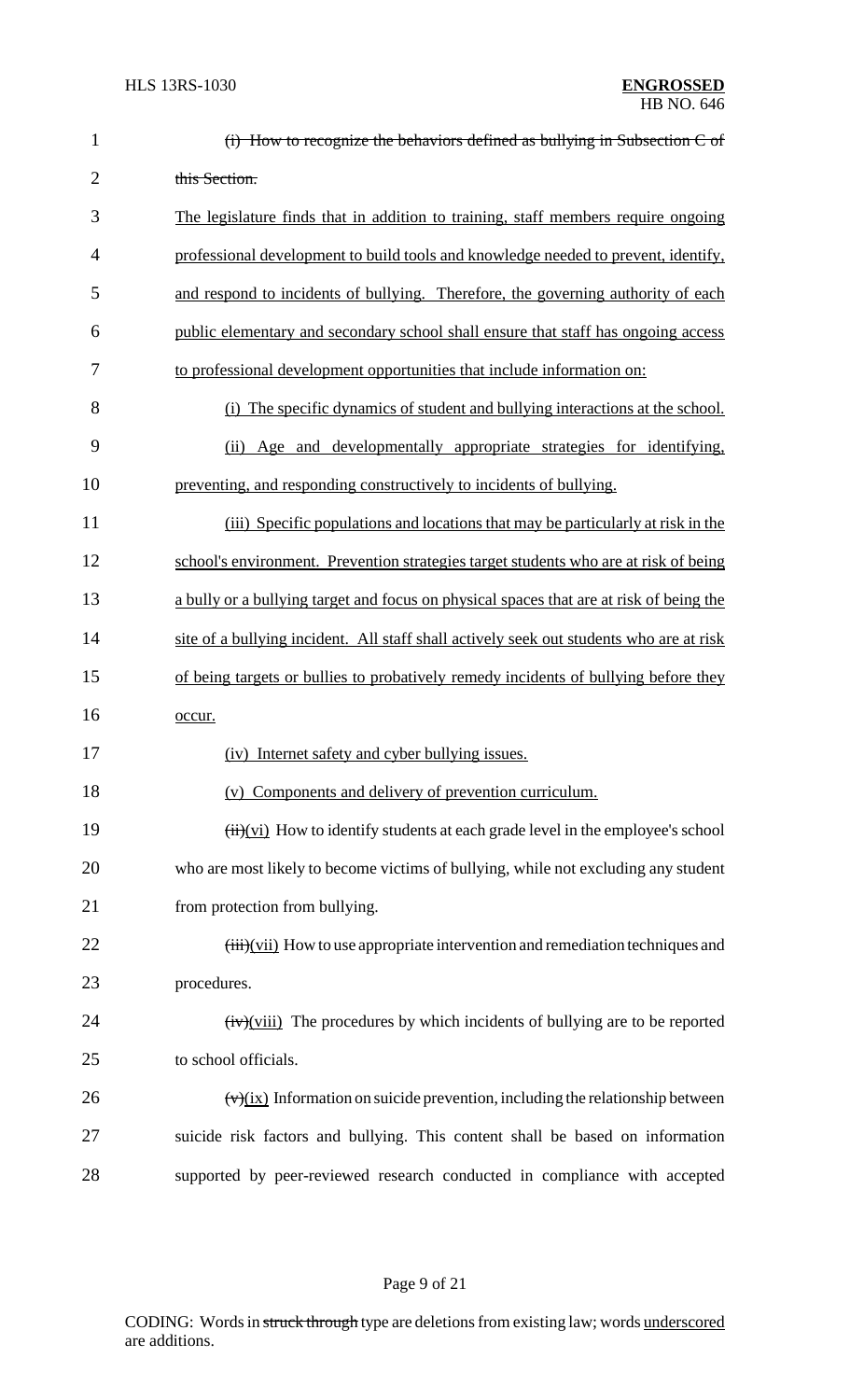| 1              | scientific methods and recognized as accurate by leading professional organizations     |
|----------------|-----------------------------------------------------------------------------------------|
| $\overline{2}$ | and agencies with relevant experience.                                                  |
| 3              | (c) The governing authority of each public elementary and secondary school              |
| 4              | shall provide to all personnel whose duties consistently bring them in contact with     |
| 5              | students training on prevention curriculum, as well as procedures for responding to     |
| 6              | and reporting an incident of bullying. Staff shall learn to engage with each other and  |
| 7              | students reflectively to build a school-wide atmosphere of respect. Staff tasked with   |
| 8              | carrying out investigations into an incident of bullying shall receive additional       |
| 9              | training on how to carry out these investigations as well as additional training on     |
| 10             | how to provide immediate support for targets of bullying and witnesses during or        |
| 11             | after an incident.                                                                      |
| 12             | $\ast$<br>*<br>$\ast$                                                                   |
| 13             | Prior to January 1, 2013, the The State Board of Elementary and<br>D.                   |
| 14             | Secondary Education, in collaboration with the state Department of Education, shall     |
| 15             | develop and adopt rules and regulations to implement the provisions of this Section     |
| 16             | relative to the procedures and processes to be used to report and investigate bullying  |
| 17             | and which shall include but not be limited to:                                          |
| 18             | $\ast$<br>*<br>*                                                                        |
| 19             | (2) Reporting.                                                                          |
| 20             | $\ast$<br>*<br>*                                                                        |
| 21             | (b) Students and parents. Any student who believes that he has been, or is              |
| 22             | currently, the victim of bullying, or any student, or any parent or legal guardian, who |
| 23             | witnesses bullying or has good reason to believe bullying is taking place, may report   |
| 24             | the situation to a school official. A student, or parent or legal guardian, may also    |
| 25             | report concerns regarding bullying to a teacher, counselor, other school employee,      |
| 26             | or to any parent chaperoning or supervising a school function or activity. Any report   |
| 27             | of bullying shall remain confidential. The governing authority of each public           |
| 28             | elementary and secondary school shall take every possible measure to ensure the         |
| 29             | privacy and confidentiality of all parties in an incident. To ensure confidentiality,   |

# Page 10 of 21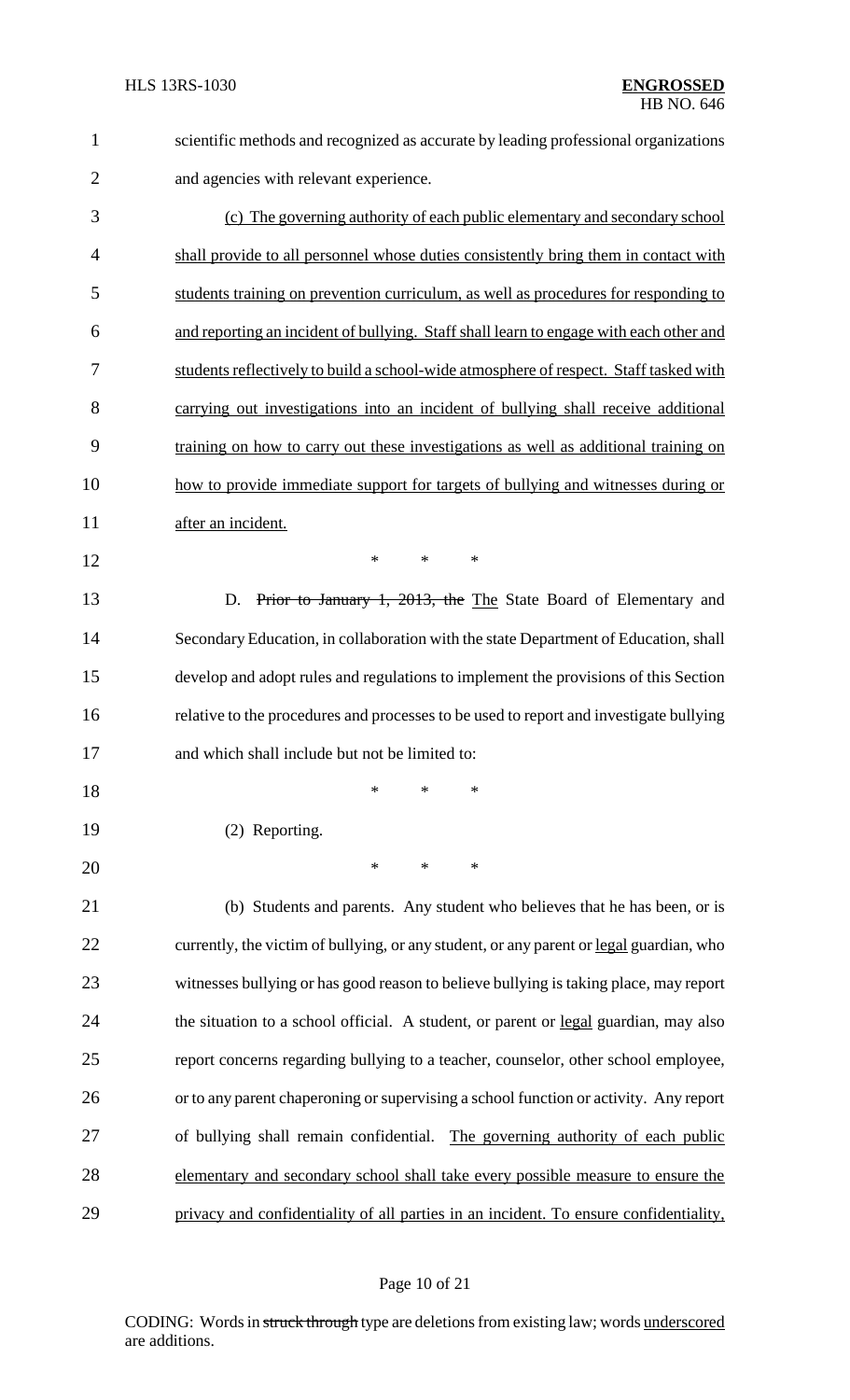1 reports provided to outside entities shall not include identifying information about 2 the parties involved in an incident, and shall report data only in the aggregate.

- 3 (c) School personnel. Any teacher, counselor, bus driver, or other school 4 employee, whether full or part time, and any parent chaperoning or supervising a 5 school function or activity, who witnesses bullying or who learns of bullying from 6 a student pursuant to Subparagraph (b) of this Paragraph, shall report the incident to 7 a school official. A verbal report shall be submitted by the school employee or the 8 parent on the same day as the employee or parent witnessed or otherwise learned of 9 the bullying incident and a written report shall be filed no later than two days twenty-10 four hours thereafter. School personnel called to attend a hearing, investigation, or 11 meeting that shall lead to discipline of either students or school personnel may be 12 represented at said hearing, investigation, or meeting by any person of their choice.
- 13 (d) Retaliation. Retaliation against or harassment or intimidation of any 14 person who reports bullying in good faith, who is thought to have reported bullying, 15 who files a complaint, or who otherwise participates in an investigation or inquiry 16 concerning allegations of bullying is prohibited conduct and subject to discipline. 17 School and district resources shall not be used to prohibit or dissuade any person 18 who meets the specifications of this Subparagraph from properly documenting and 19 reporting incidents of bullying.
- 21 (3) Investigation Procedure. By not later than January 1, 2013, the The State 22 Board of Elementary and Secondary Education shall develop and adopt a procedure 23 for the investigation of reports of bullying of a student by another student. The 24 procedure shall include the following:

20 \* \* \*

 (a) Scope of investigation. An investigation shall include an interview of the reporter, the victim, the alleged bully, and any witnesses, and shall include obtaining 27 copies or photographs of any audio-visual evidence. A written record of the investigation shall be kept pursuant to Subparagraph (g) of this Paragraph. Reports of bullying by students, parents, legal guardians, and community members may be

### Page 11 of 21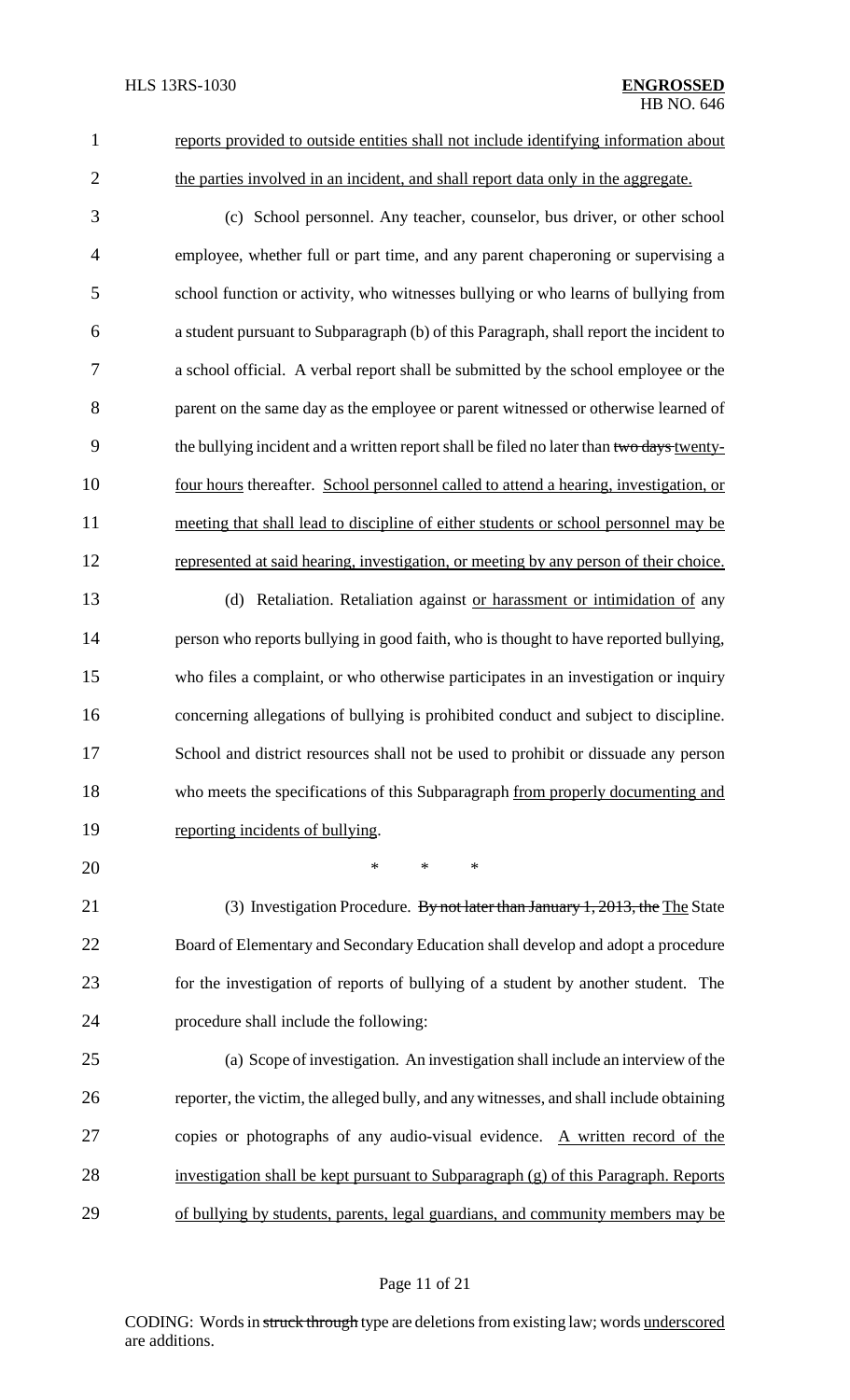| $\mathbf{1}$   | made anonymously, but disciplinary action shall not be taken by a governing              |
|----------------|------------------------------------------------------------------------------------------|
| $\overline{c}$ | authority solely on the basis of an anonymous report, though such a report may           |
| 3              | trigger an investigation that shall provide actionable information.                      |
| $\overline{4}$ | $\ast$<br>$\ast$<br>$\ast$                                                               |
| 5              | (c) Appeal. (i) If the school official does not take timely and effective                |
| 6              | action pursuant to this Section, which means not later than five school days after the   |
| 7              | date of the written report of the incident, the student, parent, or school employee may  |
| 8              | report the bullying incident to the city, parish, or other local school board or local   |
| 9              | school governing authority. The school board or school governing authority shall         |
| 10             | begin an investigation of any complaint that is properly reported and that alleges       |
| 11             | conduct prohibited in this Section the next business day during which school is in       |
| 12             | session after the report is received by a school board or governing authority official.  |
| 13             | $\ast$<br>$\ast$<br>*                                                                    |
| 14             | (d) Parental Notification. (i) Upon receiving a report of bullying, the school           |
| 15             | official shall notify the student's parent or legal guardian according to the definition |
| 16             | of notice created by the state Department of Education:; however, the principal may      |
| 17             | exercise discretion as to whether or not a student's parent or legal guardian shall be   |
| 18             | notified if he determines, upon careful deliberation of the circumstances and            |
| 19             | individuals involved, that parental notification may result in the physical or           |
| 20             | emotional harm of the target of bullying. Prior to notification of any parent, legal     |
| 21             | guardian, or student regarding any incident of bullying, school officials must           |
| 22             | consider the issue of notification as they would any other educationally relevant        |
| 23             | decision, considering the age, health, well-being, safety, and privacy of any students   |
| 24             | involved in the incident. Once an investigation is concluded, the school shall take      |
| 25             | further steps as needed to ensure the continued safety of the target.                    |
| 26             | $\ast$<br>∗<br>$\ast$                                                                    |
| 27             | (iii) Before any student under the age of eighteen is interviewed, his parent            |
| 28             | or legal guardian shall be notified by the school official of the allegations made and   |
| 29             | shall have the opportunity to attend any interviews with their his child conducted as    |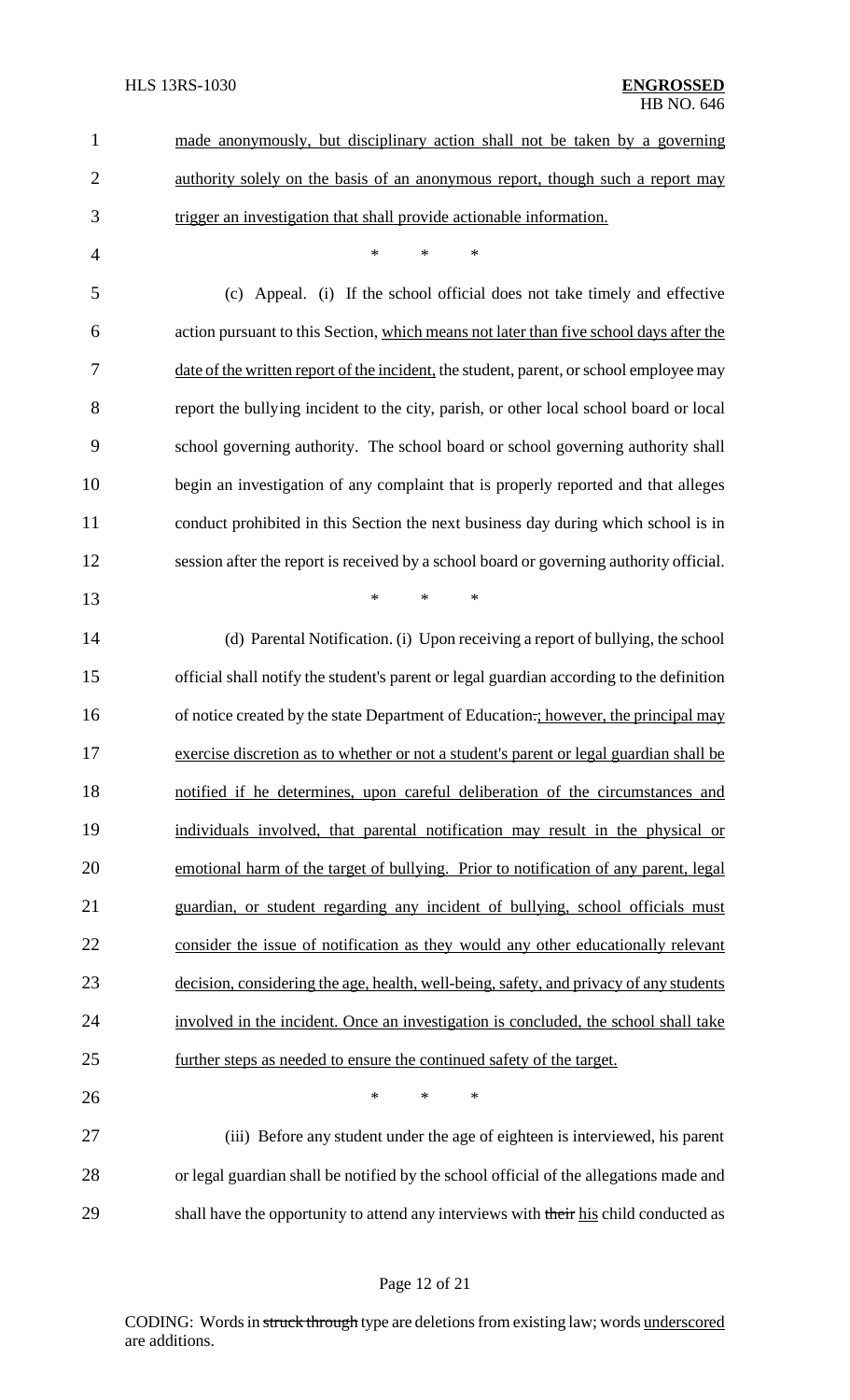| $\mathbf{1}$   | part of the investigation. If, after three attempts in a forty-eight-hour period, the       |
|----------------|---------------------------------------------------------------------------------------------|
| $\overline{2}$ | parents or legal guardians of a student cannot be reached or do not respond, the            |
| 3              | student may be interviewed. There shall be an adult neutral party in the interview          |
| 4              | if a parent is not present.                                                                 |
| 5              | The State Board of Elementary and Secondary Education, in<br>(iv)                           |
| 6              | collaboration with the state Department of Education, shall develop a procedure for         |
| 7              | meetings with the parent or legal guardian of the victim target and the parent or legal     |
| 8              | guardian of the alleged perpetrator. This procedure shall include:                          |
| 9              | (aa) Separate meetings with the parents or legal guardians of the victim                    |
| 10             | target and the parents or legal guardians of the alleged perpetrator.                       |
| 11             | (bb) Notification of parents or legal guardians of the victim target and of the             |
| 12             | alleged perpetrator of the available potential consequences, penalties, and counseling      |
| 13             | options.                                                                                    |
| 14             | (cc) In any case where a teacher, principal, or other school employee is                    |
| 15             | authorized in this Section to require the parent or legal guardian of a student who is      |
| 16             | under the age of eighteen and not judicially emancipated or emancipated by marriage         |
| 17             | to attend a conference or meeting regarding the student's behavior and, after notice,       |
| 18             | the parent, tutor, or legal guardian willfully refuses to attend, that the principal or his |
| 19             | designee shall may file a complaint with a court exercising juvenile jurisdiction,          |
| 20             | pursuant to Children's Code Article 730(8) and 731. The principal may file a                |
| 21             | complaint pursuant to Children's Code Article 730(1) or any other applicable ground         |
| 22             | when, in his judgment, doing so is in the best interests of the student.                    |
| 23             | (e) Disciplinary Action. School discipline policies shall be aimed at creating              |
| 24             | a positive school climate, supporting the social and emotional development of               |
| 25             | students, and teaching nonviolence and respect for all members of the school                |
| 26             | community. By viewing social development as a critical aspect of discipline, the            |
| 27             | state, districts, and schools shall anticipate and respond to school disciplinary matters   |
| 28             | in a manner that is consistent with a student's sense of dignity and self-worth. The        |
| 29             | purpose of discipline shall be to understand and address the causes of behavior,            |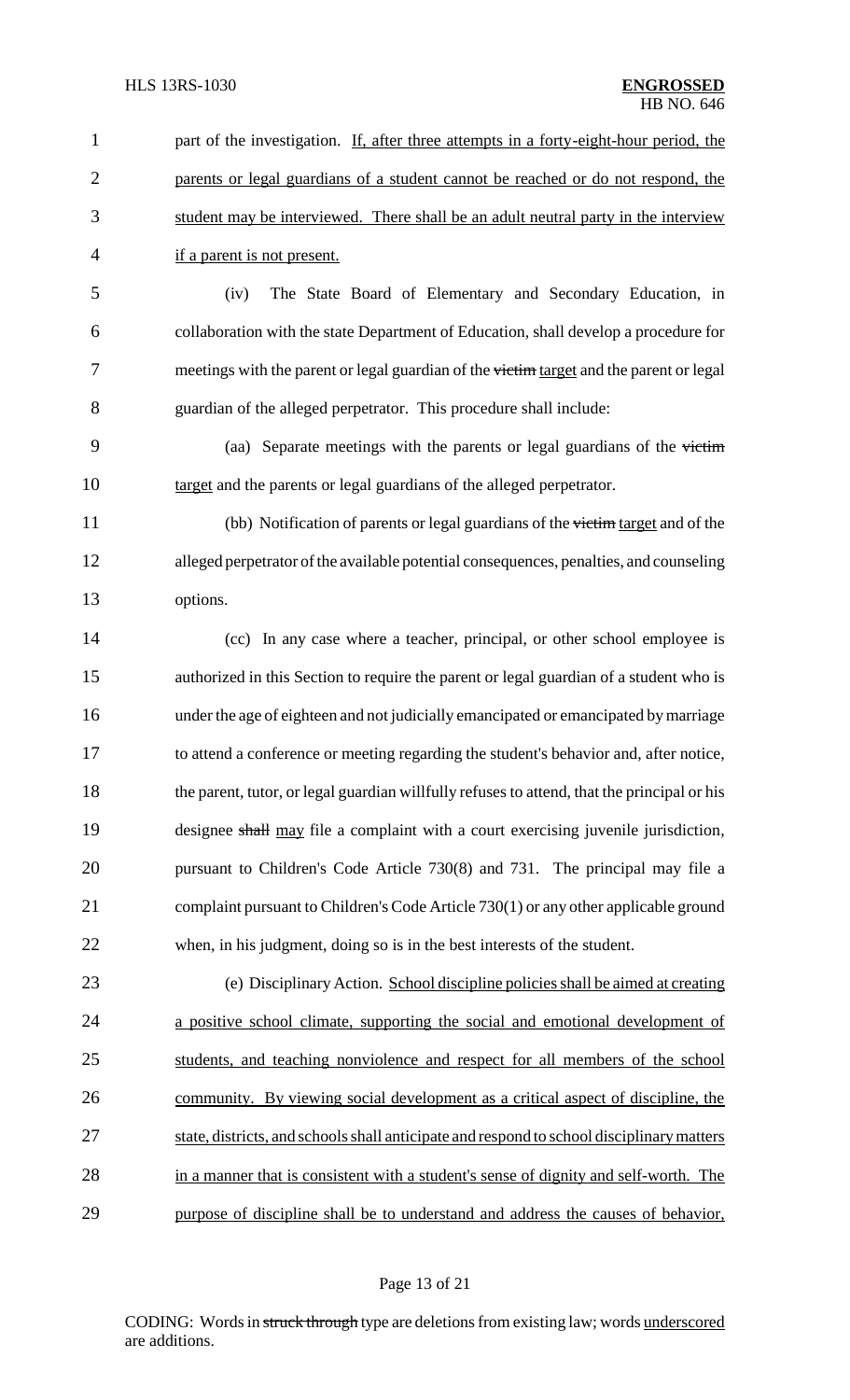| $\mathbf{1}$   | resolve conflicts, repair the harm done, restore relationships, and integrate students   |
|----------------|------------------------------------------------------------------------------------------|
| $\overline{2}$ | into the school community. Particular attention and intervention support shall be        |
| 3              | provided to vulnerable families and at-risk students. If the school has received a       |
| $\overline{4}$ | report of bullying, has determined that an act of bullying has occurred, and after       |
| 5              | meeting with the parent or legal guardian of the students involved, the school official  |
| 6              | shall:                                                                                   |
| 7              | (i) Take prompt and appropriate disciplinary action, pursuant to R.S. 17:416             |
| 8              | and 416.1, against the student that the school official determines has engaged in        |
| 9              | conduct which constitutes bullying, if appropriate. Rather than adopting a               |
| 10             | zero-tolerance policy that prescribes discipline for any bullying-related infraction,    |
| 11             | school officials shall ensure that staff follow particular guidelines while allowing for |
| 12             | flexibility to adapt sanctions to individual contexts. To ensure equitability in         |
| 13             | applying sanctions, measures shall be applied on a graduated basis determined by the     |
| 14             | nature of offense, the disciplinary history of the student, and the age and              |
| 15             | developmental status of the student involved. Responses to incidents of bullying may     |
| 16             | include but are not limited to the following:                                            |
| 17             | (aa) Writing letters of caution or reprimand.                                            |
| 18             | (bb) Deprivation of the student privileges.                                              |
| 19             | (cc) Bans on participating in optional school activities.                                |
| 20             | (dd) Deprivation of nonessential school services.                                        |
| 21             | (ee) In-school detention or in-school suspension.                                        |
| 22             | (ff) Implementation of restorative practices.                                            |
| 23             | (gg) Referral to school counselor or social worker for skill building activities         |
| 24             | or sensitivity training.                                                                 |
| 25             | (hh) Referral to outside intervention.                                                   |
| 26             | (ii) Separating the parties.                                                             |
| 27             | (ii) Report criminal conduct to law enforcement, only when there is a serious            |
| 28             | threat to safety that cannot be handled by school-based disciplinary procedures, if      |
| 29             | appropriate. Disruptive students should receive appropriate redirection and support      |

# Page 14 of 21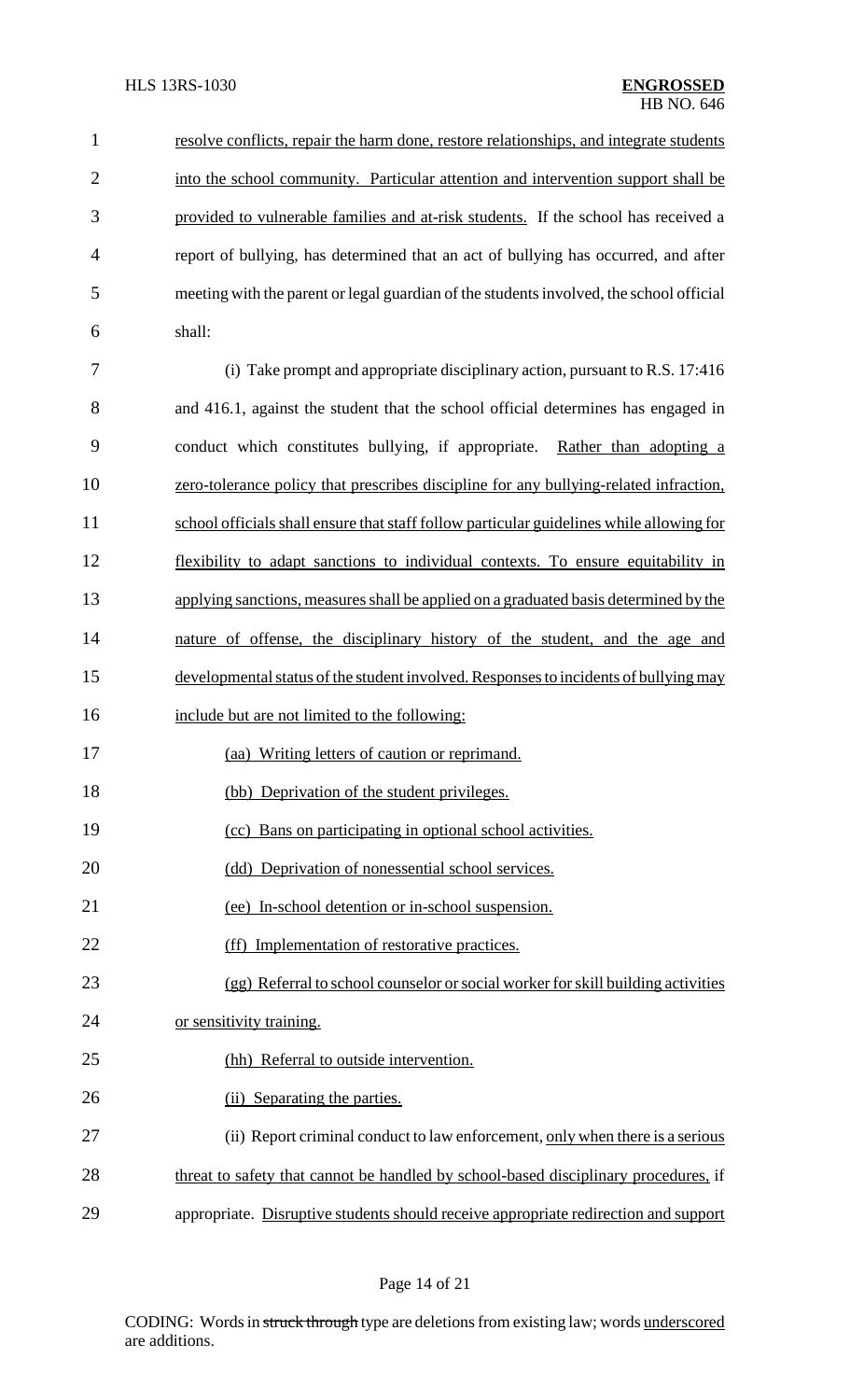from in-school and community resources prior to consideration of suspension, expulsion, involvement of police, or referral to court. The response to school 3 disruptions should be reasonable, consistent, and fair with appropriate consideration of relevant factors such as age of the student and the nature and severity of the incident.

 (f) Parental Relief. (i) If a parent, legal guardian, teacher, or other school 7 official has made four two or more reports of separate instances of bullying, as provided in Paragraph (2) of this Subsection, and no investigation pursuant to Paragraph (3) of this Subsection has occurred, the parent or legal guardian with 10 responsibility for decisions regarding the education of the victim target about whom the report or reports have been made may exercise an option to have the student enroll in or attend another school operated by the governing authority of the public elementary or secondary school in which the student was enrolled on the dates when 14 at least three of the reports were submitted. The governing authority shall not transfer the student without explicit permission and consent of parent or legal guardian.

- - \* \* \*

 (v) At the end of any school year, the parent or legal guardian may make a request to the governing authority of the school at which the student was enrolled 20 when at least three of the two most recent reports were filed to transfer the student back to the school. The governing authority shall make a seat available at the school at which the student was originally enrolled. No other schools shall qualify for 23 transfer under this Subparagraph.

- (g) Documentation. (i) The governing authority shall collect the following information about reported incidents of bullying:
- (aa) Names of target, bully, and any witness with reliable contact information for each. (bb) Relevant information about the target, bully, and any witnesses
- including connection of the target, bully, and any witness to the incident.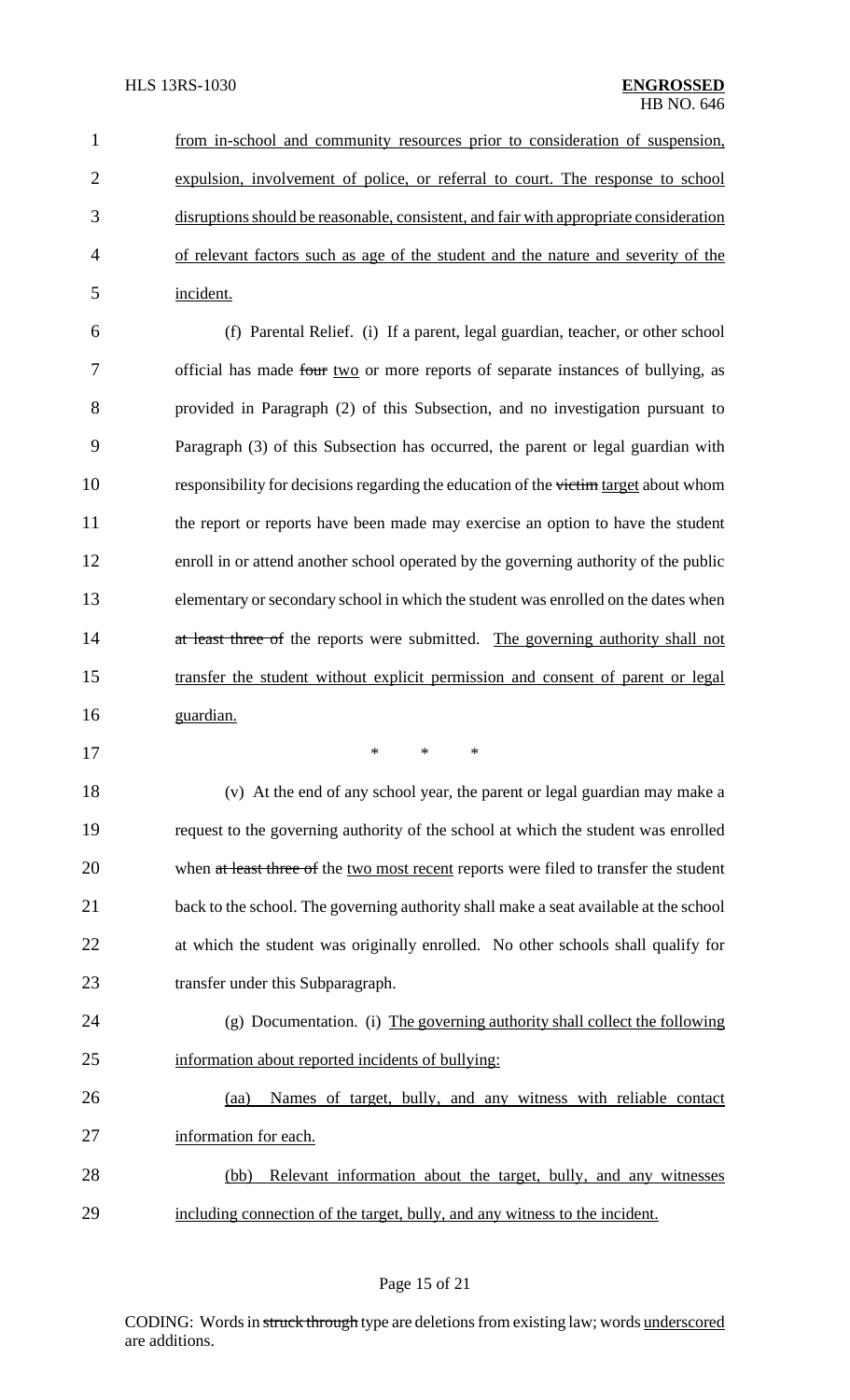| $\mathbf{1}$   | (cc) The nature of the bullying incident, where it took place, time of incident,         |
|----------------|------------------------------------------------------------------------------------------|
| $\overline{2}$ | type of bullying, whether the incident was based on any relevant attributes, what        |
| 3              | adult supervision was in place, and context of incident.                                 |
| $\overline{4}$ | (ii) The state Department of Education shall develop a behavior incidence                |
| 5              | checklist that the governing authority of each public elementary and secondary           |
| 6              | school shall use to document the details of each reported incident of bullying.          |
| 7              | (iii) The governing authority of each public elementary and secondary school             |
| 8              | shall report all such documented incidences of bullying to the state Department of       |
| 9              | Education as prescribed in rules adopted by the State Board of Elementary and            |
| 10             | Secondary Education in accordance with the Administrative Procedure Act and              |
| 11             | documented incidents in reports received by the local superintendent of schools          |
| 12             | pursuant to R.S. 17:415.                                                                 |
| 13             | (iii) After the investigation and meeting with the parents, pursuant to this             |
| 14             | Section, a school, local school board, or other local school governing authority shall:  |
| 15             | Compose a written document containing the findings of the<br>(aa)                        |
| 16             | investigation, including input from the students' parents or legal guardian, and the     |
| 17             | decision by the school or school system official. The document shall be placed in        |
| 18             | the school records of both students. Documents shall be signed by each student's         |
| 19             | parent or legal guardian, and each parent or legal guardian shall be given a copy of     |
| 20             | the documents.                                                                           |
| 21             | $\ast$<br>$\ast$<br>∗                                                                    |
| 22             | §416.22. School board websites; student discipline policies and procedures; other        |
| 23             | information                                                                              |
| 24             | A. Each city, parish, and other local public school board that maintains a               |
| 25             | website shall publish on it certain information relative to student discipline and other |
| 26             | matters in an easily understandable format. Such information shall include but not       |
| 27             | be limited to the following:                                                             |
| 28             | (1) Disciplinary action process and procedures applicable to students.                   |
| 29             | The school board's policies and procedures.<br>(2)                                       |

# Page 16 of 21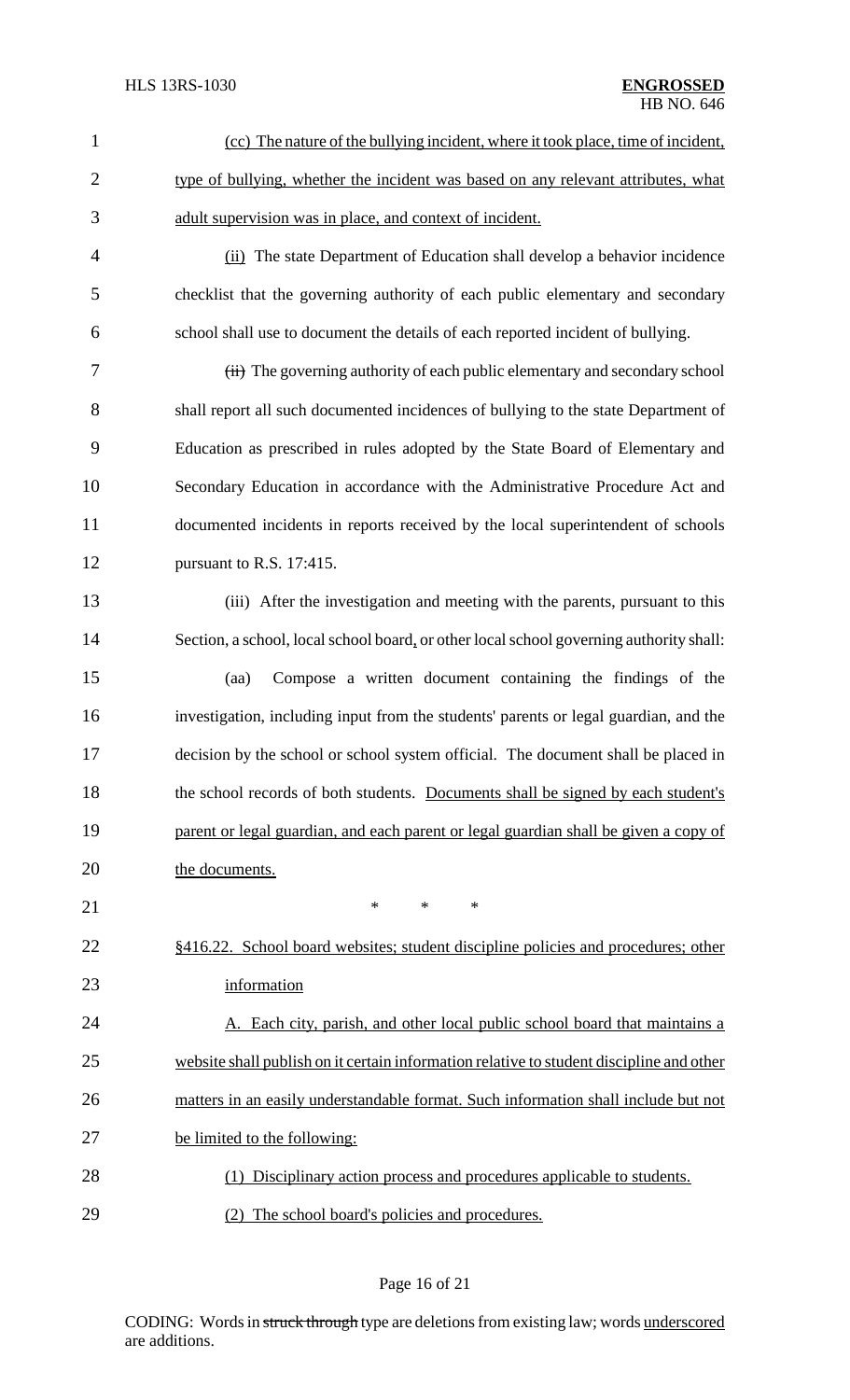| $\mathbf{1}$   | (3) Minutes of school board meetings required to be made available to the             |
|----------------|---------------------------------------------------------------------------------------|
| $\overline{2}$ | public pursuant to R.S. 42.20.                                                        |
| 3              | (4) Directory of schools and contact information.                                     |
| $\overline{4}$ | (5) School calendars, including the beginning and end of each school year,            |
| 5              | staff days, conference days, testing days, application-specific dates, report card    |
| 6              | release dates, early days, and holidays.                                              |
| 7              | B. For the purposes of this Section, the following terms shall have the               |
| 8              | following meanings:                                                                   |
| 9              | (1) "City, parish, and other local public school board" means the governing           |
| 10             | authority of any public elementary or secondary school.                               |
| 11             | "Disciplinary action processes and procedures" means all written<br>(2)               |
| 12             | disciplinary policies and procedures for students and by not later than the beginning |
| 13             | of the 2013-2014 school year also shall include separate links for each of the        |
| 14             | following:                                                                            |
| 15             | (a) All state suspension and expulsion laws applicable to students.                   |
| 16             | (b) A disciplinary action time line, from notice through appeal.                      |
| 17             | (c) Explanation of due process rights for both informal and formal hearings,          |
| 18             | and in the case of formal hearings, this shall also include a full explanation of the |
| 19             | disciplinary process, a complete list of the student's procedural due process rights, |
| 20             | the hearing agenda, and the appeal process.                                           |
| 21             | (d) Rules and regulations on the use of corporal punishment to discipline             |
| 22             | students.                                                                             |
| 23             | (3) "Policies and procedures" means all formal policies and procedures and            |
| 24             | by not later than the beginning of the 2013-2014 school year also shall include       |
| 25             | summaries thereof with separate links for each of the following:                      |
| 26             | (a) Student code of conduct.                                                          |
| 27             | (b) Controlled and other prohibited substances or contraband policy.                  |
| 28             | (c) Dress code.                                                                       |
| 29             | (d) Grade change process.                                                             |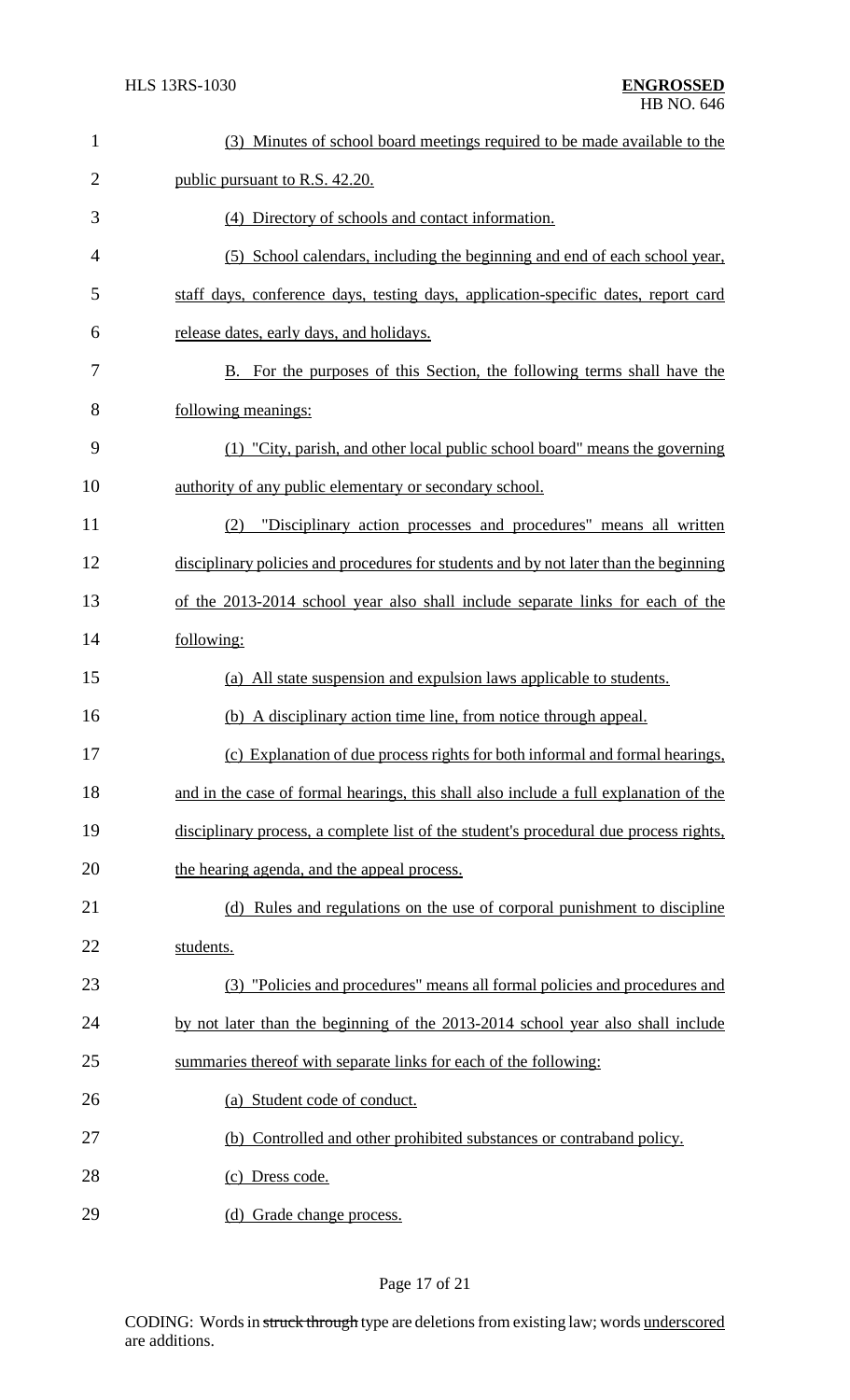| (e) Harassment or bullying prohibition and prevention procedures. |
|-------------------------------------------------------------------|
| (f) Student rights and responsibilities.                          |
| ж<br>∗<br>ж                                                       |

4 Section 2. This Act shall be known and may be cited as the "Safe and Successful

5 Student Act".

## DIGEST

The digest printed below was prepared by House Legislative Services. It constitutes no part of the legislative instrument. The keyword, one-liner, abstract, and digest do not constitute part of the law or proof or indicia of legislative intent. [R.S. 1:13(B) and 24:177(E)]

Smith HB No. 646

**Abstract:** Provides relative to student discipline, including removal from class, suspension, and expulsion and student codes of conduct, including bullying policies.

## Student discipline

Removal from class

Present law provides that a pupil in kindergarten through grade six removed from a class shall not be permitted to return for at least 30 minutes unless agreed to by the teacher. Proposed law is applicable to those in kindergarten through grade five and provides relative to certain disciplinary measures that must be taken before readmission.

Present law provides that a pupil in grades seven through 12 removed from class shall not be permitted to return during the same class period unless agreed to by the teacher. Proposed law provides this for those in grades six through 12 and authorizes subjecting such a pupil to certain disciplinary measures.

**Suspension** 

Present law provides that a student who fails to comply with rules for in-school suspensions or detentions to be subject to immediate suspension. Proposed law authorizes rather than requires suspension in such cases.

Present law authorizes a principal to suspend a student who commits certain offenses. Proposed law provides that suspension shall only be used after considering non-punitive discipline alternatives and if absolutely necessary to protect safety of school community in response to a major safety concern. Requires school boards to adopt rules and regulations relative to suspensions for willful disobedience. Prohibits any removal from class or in- or out-of-school suspension for uniform-related violations or for being habitually tardy or absent. Defines "major safety concern" as a concern by the school principal that there is a threat to the physical safety of students or school employees based on a student's possession of dangerous weapons at school, on a school bus, or at a school-sponsored event or on credible threats made by a student to inflict bodily harm.

## **Expulsion**

Present law provides generallyrelative to expulsion, including expulsion hearings. Proposed law adds that every student recommended for expulsion shall receive such a hearing within 10 school days of receiving notification of such recommendation and if it is not held within

## Page 18 of 21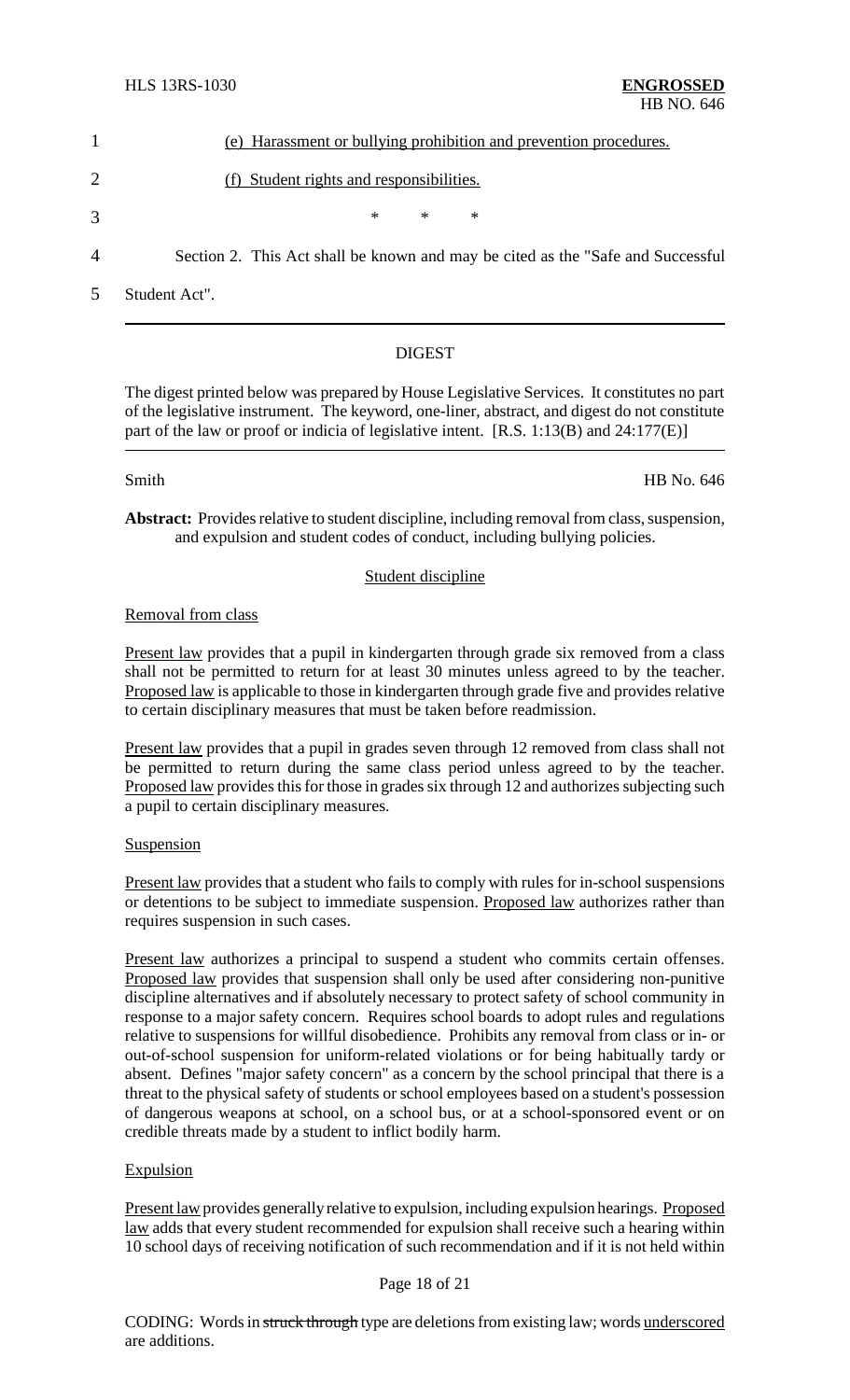this time frame, the student shall return to school and the expulsion shall be denied. Present law requires a student recommended for expulsion to remain suspended until the hearing. Proposed law deletes present law and instead authorizes principals to require that students be educated off-campus until the hearing if there is a major safety concern.

### Student code of conduct; bullying

Present law requires each public school governing authority to adopt a student code of conduct and that it include any necessary disciplinary action to be taken against any student who violates such code. Present law requires each governing authority to review the code and amend it as necessary by Jan. 1, 2013. Proposed law requires that this be done by Jan. 1, 2014.

Present law requires public school governing authorities to incorporate a policy prohibiting bullying into their student codes of conduct and to provide at least four hours of training on bullying per year for school employees. Proposed law provides for a minimum of four hours of training for a new employee in his first year and a minimum of two hours of training each subsequent year; authorizes but does not require such training for employees without direct student contact. Proposed law additionally requires public school governing authorities to ensure that staff has ongoing access to professional development opportunities with respect to how to address bullying and requires that certain topics be included in professional development rather than in the required four hours of training. Present law refers to "victims" of bullying; proposed law changes this term to "targets".

Present law provides generally with respect to the reporting of bullying and requires any report of bullying to remain confidential. Proposed law requires each public school governing authority to take every possible measure to ensure the privacy and confidentiality of all parties in an incident of bullying. Present law requires a written report of a bullying incident to be filed by the school employee not later than two days thereafter. Proposed law changes this deadline to 24 hours thereafter and authorizes school personnel to be represented at related hearings, investigations, or meetings by any person of their choice. Further authorizes reports to be made anonymously but prohibits disciplinary action based solely on an anonymous report, though such a report may trigger an investigation resulting in action.

Present law authorizes students, parents, and school employees to report bullying incidents directly to the public school governing authority if the school does not take timely action. Proposed law defines "timely" as not later than five days after written report of the incident.

Present law requires parental notification relative to bullying reports. Proposed law retains this requirement but grants a principal discretion relative to parental notification if he determines that it may result in the physical or emotional harm of the target of bullying. Adds that school officials shall first consider the issue of notification as they would any other decision in terms of the age, health, well-being, safety, and privacy of the students and requires that further steps be taken as needed to ensure the continued safety of the target of bullying.

Present law requires parents of any student under 18 to be notified before the student is interviewed about a bullying incident and provides that parents shall have the opportunity to attend any interviews with their child conducted as part of the investigation. Proposed law adds that if after three attempts in a 48-hour period, the parents or legal guardians of a student cannot be reached or do not respond, the student may be interviewed, but there shall be an adult neutral party in the interview if a parent is not present.

Present law provides relative to complaints principals are required to file with a court if the parent of a student under 18 and not emancipated willfully refuses to attend a meeting on the child's behavior. Proposed law authorizes rather than requires principals to file these complaints.

### Page 19 of 21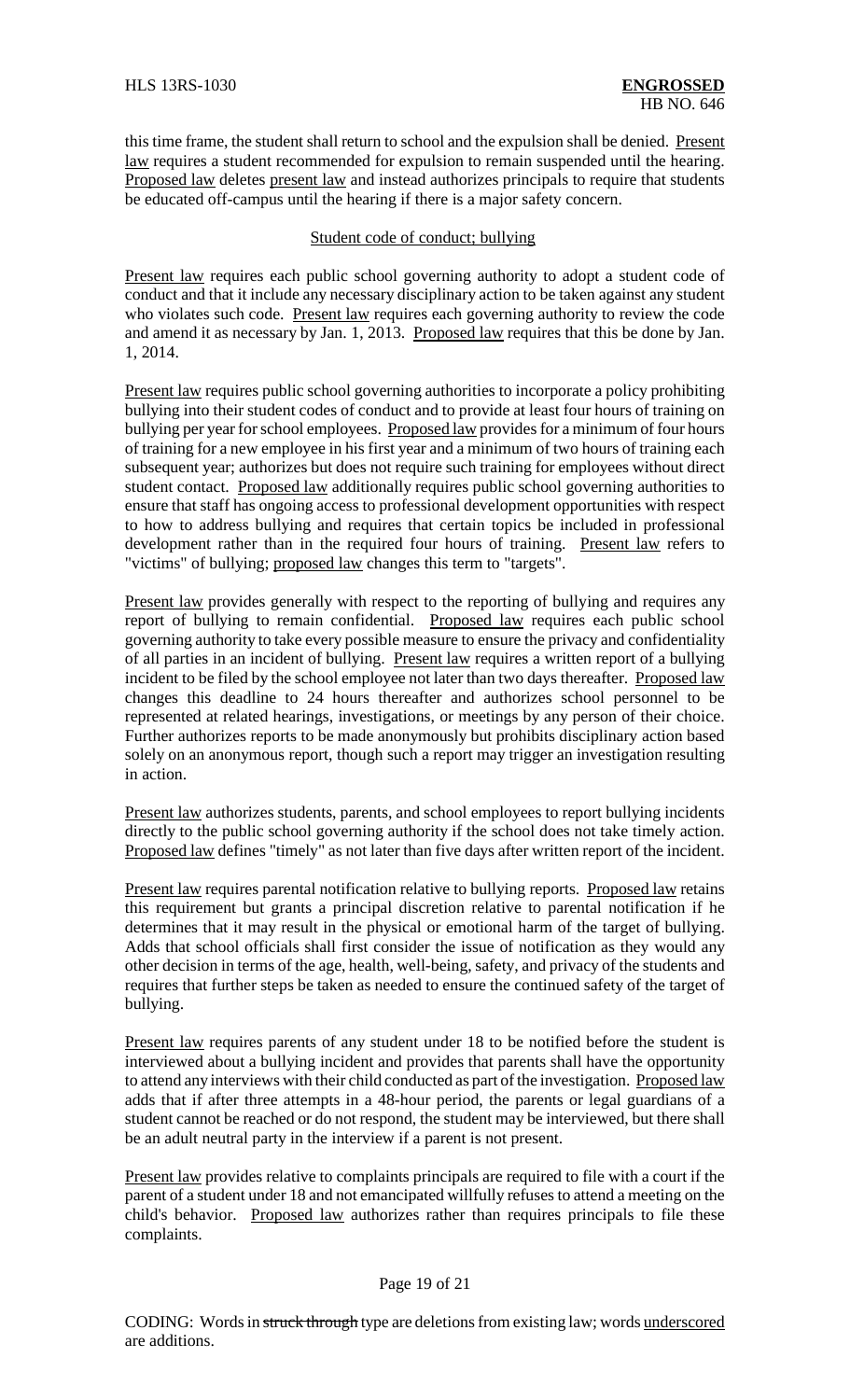Present law requires schools to take prompt and appropriate disciplinary action in response to bullying. Proposed law provides, rather than adopting a zero-tolerance policy, that schools ensure the following of certain guidelines while allowing for flexibility based on individual contexts and authorizes certain disciplinary measures.

Present law requires that schools report criminal conduct to law enforcement. Proposed law limits applicability of this requirement to when there is a serious threat to safety that cannot be handled by school-based disciplinary measures.

Present law authorizes parents to have their child transferred to another school operated by the school governing authority after four reports of bullying under certain circumstances; proposed law allows this after two such reports and prohibits the governing authority from transferring the student without parental consent.

Present law provides general requirements for the documentation of bullying incidents. Proposed law adds specific information each public school governing authority shall collect relative to such incidents.

### School board websites; required information

Proposed law requires each public school board that maintains a website to publish on it certain information relative to disciplinary policies, state laws on suspension and expulsion, and certain other matters.

(Amends R.S. 17:416(A)(1)(c)(iii) and (v), (2)(a) and (b), and (3)(a)(intro. para.), (i), (vii), (xvi), and (xvii) and  $(C)(1)$  and  $(416.13(A), (B),$  and  $(D)(intro. para.), (2)(b)-(d),$  and  $(3)($ intro. para.), (a), (c)(i), (d)(i), (iii), and (iv), (e), (f)(i) and (v), and (g)(i), (ii), and (iii)(intro. para.) and (aa); Adds R.S. 17:17:416(A)(1)(c)(viii) and (2)(e) and (f) and 416.22)

#### Summary of Amendments Adopted by House

Committee Amendments Proposed by House Committee on Education to the original bill.

- 1. Increases the number of school days within which students shall receive expulsion hearings from five to 10 and authorizes principals to require that students be educated off-campus until the hearing if there is a major safety concern.
- 2. Revises present law requirements for training with respect to bullying for school employees based on whether they are new or continuing employees or employees without direct contact with students.
- 3. Deletes the following proposed law:
	- (a) Requirement that parents attend interviews conducted for bullying investigations; retains present law provision that they shall have the opportunity to attend such interviews with their child and adds circumstances under which the student may be interviewed without the parents.
	- (b) Provision authorizing parental notification upon reports of bullying; retains present law provision requiring this notification and adds a provision granting principals discretion under certain circumstances.
	- (c) Requirement that each public school governing authority determine certain data and collect certain metrics relative to bullying prevention policies.